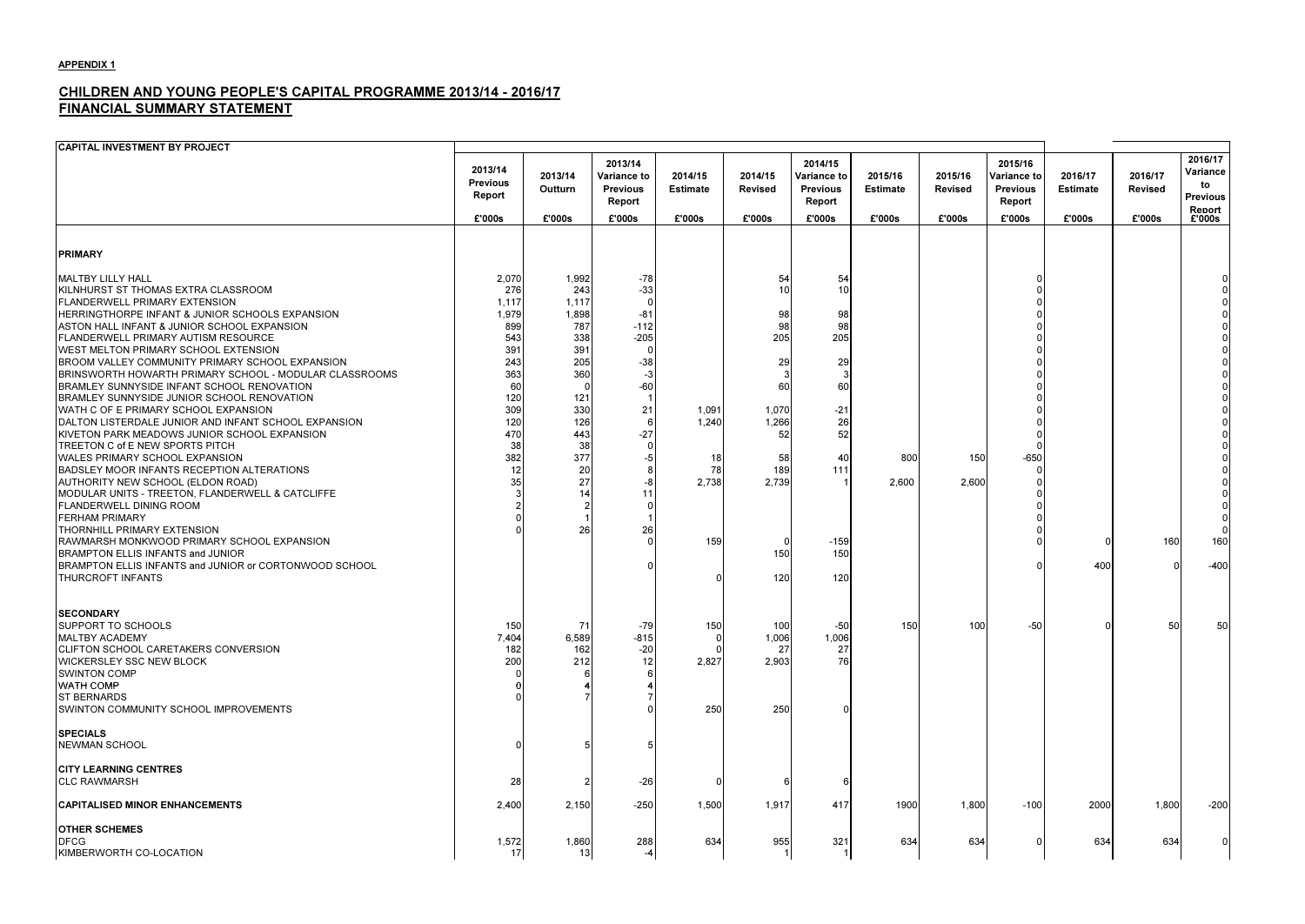| <b>PROPERTY ADAPTATIONS</b>                                        | 659    | 647    |        | 250     | 262    |       | 50I   |       |      |       |       |      |
|--------------------------------------------------------------------|--------|--------|--------|---------|--------|-------|-------|-------|------|-------|-------|------|
| ORCHARD CENTRE - SOFT PLAY AREA/INTERNAL FLOOR COVERING            |        |        |        |         |        |       |       |       |      |       |       |      |
| <b>IENTITLEMENT FOR EARLY YEARS PROVISION (TWO YEAR OLDS)</b>      | 742.   | 184I   |        | 208     | 266    | 58    |       |       |      |       |       |      |
| <b>IORCHARD CENTRE - CONSERVATORY</b>                              |        | 26     |        |         |        |       |       |       |      |       |       |      |
| <b>IKILNHURST PRIMARY SCULLERY</b>                                 |        |        |        |         |        |       |       |       |      |       |       |      |
| <b>IBROOM VALLEY PRIMARY - SCHOOL PHOTOCOPIERS - FINANCE LEASE</b> |        | 165    | 165    |         |        |       |       |       |      |       |       |      |
| <b>ICYPS CAPITAL PROGRAMME</b>                                     | 22.301 | 20,961 | -1,340 | 11.1431 | 13,899 | 2,756 | 6.134 | 5,334 | -800 | 3,084 | 2.694 | -390 |

| <b>SOURCES OF FUNDING</b>                                                                                                                                                                                                                      | 2013/14<br><b>Previous</b><br>Report<br>£'000s | 2013/14<br>Outturn<br>£'000s | 2013/14<br><b>Variance to</b><br><b>Previous</b><br>Report<br>£'000s | 2014/15<br><b>Estimate</b><br>£'000s | 2014/15<br><b>Revised</b><br>£'000s | 2014/15<br>Variance to<br><b>Previous</b><br>Report<br>£'000s | 2015/16<br><b>Estimate</b><br>£'000s | 2015/16<br><b>Revised</b><br>£'000s | 2015/16<br>Variance to<br><b>Previous</b><br>Report<br>£'000s | 2016/17<br>Estimate<br>£'000s | 2016/17<br><b>Revised</b><br>£'000s | 2016/17<br>Variance<br>to<br><b>Previous</b><br>Report<br>£'000s |
|------------------------------------------------------------------------------------------------------------------------------------------------------------------------------------------------------------------------------------------------|------------------------------------------------|------------------------------|----------------------------------------------------------------------|--------------------------------------|-------------------------------------|---------------------------------------------------------------|--------------------------------------|-------------------------------------|---------------------------------------------------------------|-------------------------------|-------------------------------------|------------------------------------------------------------------|
| SUPPORTED CAPITAL EXPENDITURE (REVENUE)<br><b>GRANTS AND CONTRIBUTIONS</b><br><b>IREVENUE CONTRIBUTION</b><br><b>IUSABLE CAPITAL RECEIPTS</b><br><b>IPRUDENTIAL BORROWING</b><br><b>IEARMARKED RESERVES</b><br><b>IMAJOR REPAIRS ALLOWANCE</b> | 186<br>21,456<br>659                           | 186<br>19,228<br>735<br>812  | $-2,228$<br>735<br>153                                               | 10,893<br>25C                        | 13,627<br>10 <sup>1</sup><br>262    | 2,734<br>10 <sup>1</sup><br>12 <sup>1</sup>                   | 4,084<br>2,050                       | 3,274<br>2,050                      | $-810$<br>10 <sub>1</sub>                                     | 3,034<br>-50                  | 644<br>2,050                        | $-2,390$<br>2,000                                                |
| <b>ICYPS CAPITAL PROGRAMME</b>                                                                                                                                                                                                                 | 22,301                                         | 20,961                       | $-1,340$                                                             | 11,143                               | 13,899                              | 2,756                                                         | 6,134                                | 5,334                               | $-800$                                                        | 3,084                         | 2,694                               | $-390$                                                           |

### CYPS CAPITAL INVESTMENT BY WARD 2012/13 - 2016/17

| <b>CYPS CAPITAL INVESTMENT BY WARD</b> |                                      |                    |                                                            |                            |                           |                                                            |                            |                           |                                                            |                            |                           |                                                        |
|----------------------------------------|--------------------------------------|--------------------|------------------------------------------------------------|----------------------------|---------------------------|------------------------------------------------------------|----------------------------|---------------------------|------------------------------------------------------------|----------------------------|---------------------------|--------------------------------------------------------|
|                                        | 2013/14<br><b>Previous</b><br>Report | 2013/14<br>Outturn | 2013/14<br><b>Variance to</b><br><b>Previous</b><br>Report | 2014/15<br><b>Estimate</b> | 2014/15<br><b>Revised</b> | 2014/15<br><b>Variance to</b><br><b>Previous</b><br>Report | 2015/16<br><b>Estimate</b> | 2015/16<br><b>Revised</b> | 2015/16<br><b>Variance to</b><br><b>Previous</b><br>Report | 2016/17<br><b>Estimate</b> | 2016/17<br><b>Revised</b> | 2016/17<br>Variance<br>to<br><b>Previous</b><br>Report |
|                                        | £'000s                               | £'000s             | £'000s                                                     | £'000s                     | £'000s                    | £'000s                                                     | £'000s                     | £'000s                    | £'000s                                                     | £'000s                     | £'000s                    | £'000s                                                 |
|                                        |                                      |                    |                                                            |                            |                           |                                                            |                            |                           |                                                            |                            |                           |                                                        |
| <b>JANSTON &amp; WOODSETTS</b>         | 160                                  | 87                 | $-73$                                                      | 36                         | 36                        |                                                            | 36                         | 36                        |                                                            | 36                         | 36                        |                                                        |
| <b>BOSTON CASTLE</b>                   | 307                                  | 420                | 113                                                        |                            | 29                        | 20                                                         |                            |                           |                                                            |                            |                           |                                                        |
| <b>BRINSWORTH &amp; CATCLIFFE</b>      | 521                                  | 440                | $-81$                                                      | 35                         | 35                        |                                                            | 35                         | 35                        |                                                            | 35                         | 35                        |                                                        |
| <b>DINNINGTON</b>                      | 243                                  | 196                | $-47$                                                      | 36                         | 36                        |                                                            | 36                         | 36                        |                                                            | 36                         | 36                        |                                                        |
| <b>HELLABY</b>                         | 2,070                                | 2,250              | 180                                                        | 14                         | 54                        | 40                                                         | 14                         |                           |                                                            |                            | 14                        |                                                        |
| <b>HOLDERNESS</b>                      | 1,133                                | 1,036              | $-97$                                                      | 31                         | 98                        | 67                                                         | 31                         | 31                        |                                                            | 31                         | 31                        |                                                        |
| <b>HOOBER</b>                          | 448                                  | 454                |                                                            | 14                         | 164                       | 150                                                        | 14                         |                           |                                                            | 414                        | 14                        | $-400$                                                 |
| <b>KEPPEL</b>                          | 153                                  | 111                | $-42$                                                      | 35                         | 35                        |                                                            | 35                         | 35                        |                                                            | 35                         | 35                        |                                                        |
| <b>MALTBY</b>                          | 7,404                                | 6,648              | $-756$                                                     | 20                         | 1,006                     | 986                                                        | 20                         | 20                        |                                                            | 20                         | 20                        |                                                        |
| <b>RAWMARSH</b>                        | 584                                  | 681                | 97                                                         | 192                        | 192                       |                                                            | 33                         | 33                        |                                                            | 33                         | 160                       | 127                                                    |
| <b>ROTHER VALE</b>                     | 117                                  | 99                 | $-18$                                                      | 19                         | 120                       | 101                                                        | 19                         |                           |                                                            | 19                         | 19                        |                                                        |
| <b>ROTHERHAM EAST</b>                  | 553                                  | 458                | $-95$                                                      | 2,867                      | 2,955                     | 88                                                         | 2,651                      | 2,651                     |                                                            | 51                         | 51                        |                                                        |
| <b>ROTHERHAM WEST</b>                  | 233                                  | 204                | $-29$                                                      | 42                         | 42                        |                                                            | 42                         |                           |                                                            |                            | 42                        |                                                        |
| <b>SILVERWOOD</b>                      | 329                                  | 292                | $-37$                                                      | 18                         | 18                        |                                                            |                            |                           |                                                            |                            | 18                        |                                                        |
| <b>SITWELL</b>                         | 96                                   | 149                | 53                                                         | 17                         | 17                        |                                                            | 17                         | 17                        |                                                            | 17                         | 17                        |                                                        |
| <b>SWINTON</b>                         | 202                                  | 229                | 27                                                         | 289                        | 289                       |                                                            | 39                         | 39                        |                                                            | 39                         | 39                        |                                                        |
| <b>VALLEY</b>                          | 2,099                                | 2,168              | 69                                                         | 1,272                      | 1,364                     | 92                                                         | 32                         | 32                        |                                                            | 32                         | 32                        |                                                        |
| <b>WALES</b>                           | 1,353                                | 1,225              | $-128$                                                     | 48                         | 110                       | 62                                                         | 827                        | 150                       | $-677$                                                     | 27                         | 27                        |                                                        |
| <b>WATH</b>                            | 309                                  | 630                | 321                                                        | 1,143                      | 1,143                     |                                                            | 52                         | 52                        |                                                            | 52                         | 52                        |                                                        |
| <b>WICKERSLEY</b>                      | 2,369                                | 2,128              | $-241$                                                     | 2,861                      | 3,168                     | 307                                                        | 34                         | 34                        |                                                            | 34                         | 34                        |                                                        |
| <b>WINGFIELD</b>                       | 131                                  | 137                |                                                            | 14                         | 14                        |                                                            | 14                         |                           |                                                            |                            | 14                        |                                                        |
| <b>ALL WARDS</b>                       | 1.487                                | 919                | $-568$                                                     | 2,131                      | 2,974                     | 843                                                        | 2,126                      | 2,003                     | $-123$                                                     | 2,076                      | 1,959                     | $-117$                                                 |
| <b>CYPS CAPITAL PROGRAMME</b>          | 22,301                               | 20,961             | $-1,340$                                                   | 11,143                     | 13,899                    | 2,756                                                      | 6,134                      | 5,334                     | $-800$                                                     | 3,084                      | 2,694                     | $-390$                                                 |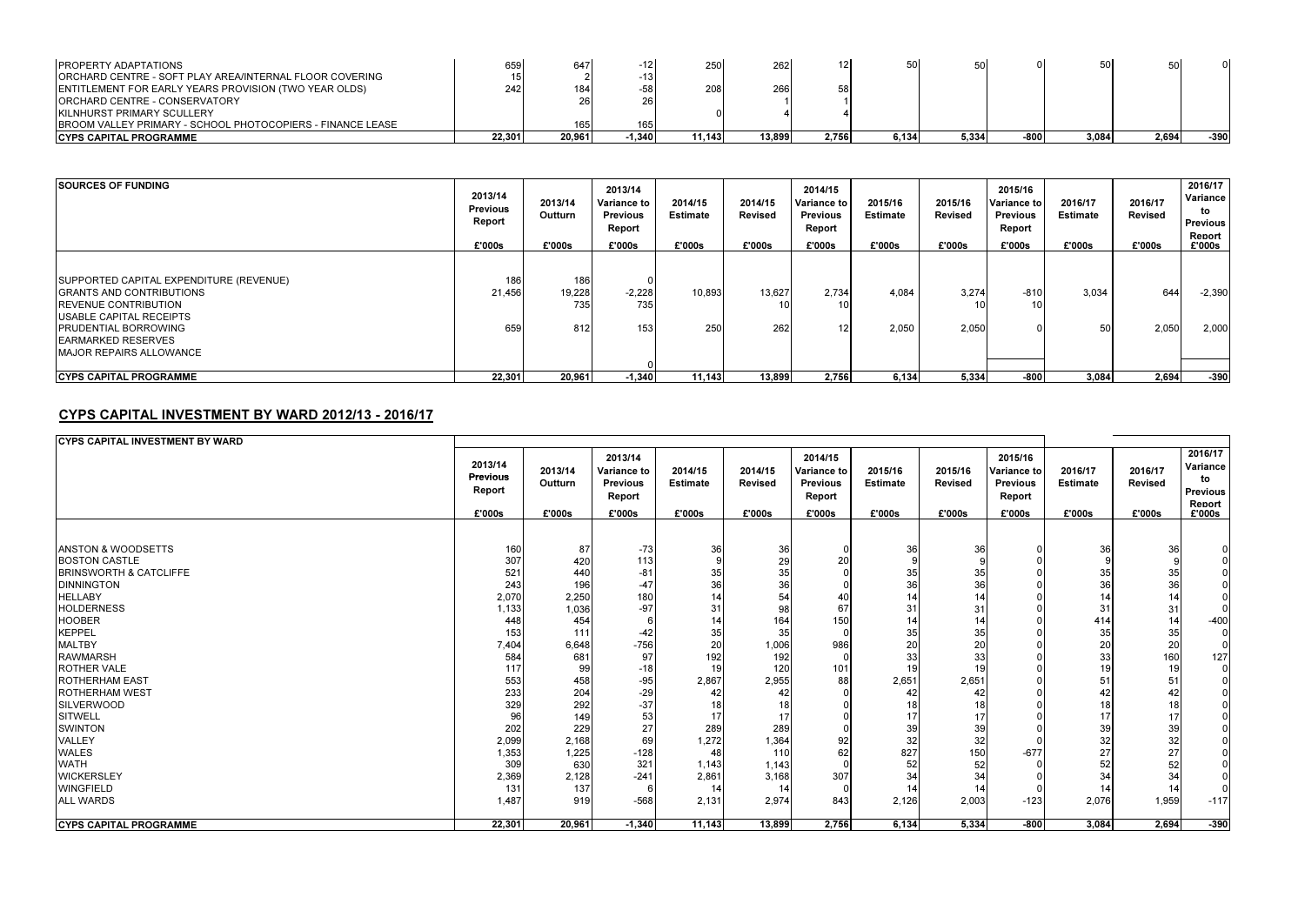### EDS CULTURE AND LEISURE CAPITAL PROGRAMME 2013/14 - 2016/17 FINANCIAL SUMMARY STATEMENT

| <b>CAPITAL INVESTMENT BY PROJECT</b>                          |                                         |                              |                                                               |                                         |                               | <b>SPEND AND FUNDING STATEMENT</b>                     |                                         |                               |                                                        |                                                |                               |                                                        |
|---------------------------------------------------------------|-----------------------------------------|------------------------------|---------------------------------------------------------------|-----------------------------------------|-------------------------------|--------------------------------------------------------|-----------------------------------------|-------------------------------|--------------------------------------------------------|------------------------------------------------|-------------------------------|--------------------------------------------------------|
|                                                               | 2013/14<br>Previous<br>Report<br>£'000s | 2013/14<br>Outturn<br>£'000s | 2013/14<br>Variance to<br><b>Previous</b><br>Report<br>£'000s | 2014/15<br>Previous<br>Report<br>£'000s | 2014/15<br>Estimate<br>£'000s | 2014/15<br>Variance to<br>Previous<br>Report<br>£'000s | 2015/16<br>Previous<br>Report<br>£'000s | 2015/16<br>Estimate<br>£'000s | 2015/16<br>Variance to<br>Previous<br>Report<br>£'000s | 2016/17<br><b>Previous</b><br>Report<br>£'000s | 2016/17<br>Estimate<br>£'000s | 2016/17<br>Variance to<br>Previous<br>Report<br>£'000s |
|                                                               |                                         |                              |                                                               |                                         |                               |                                                        |                                         |                               |                                                        |                                                |                               |                                                        |
| ALBANY ROAD PLAY AREA                                         | 39                                      | 37                           |                                                               |                                         |                               |                                                        |                                         |                               |                                                        |                                                |                               |                                                        |
| WATH LIBRARY REFURBISHMENT                                    |                                         |                              |                                                               | 155                                     | 155                           |                                                        |                                         |                               |                                                        |                                                |                               |                                                        |
| <b>CATCLIFFE GLASS CONE</b>                                   | 47                                      |                              | $-45$                                                         |                                         | 45                            | 45                                                     |                                         |                               |                                                        |                                                |                               |                                                        |
| <b>BRINSWORTH LIBRARY</b>                                     |                                         |                              |                                                               | 499                                     | 499                           |                                                        |                                         |                               |                                                        |                                                |                               |                                                        |
| <b>STRATEGIC REVIEW OF LIBRARIES</b>                          | 81                                      | 8 <sup>2</sup>               |                                                               | 78                                      | 78                            |                                                        |                                         |                               |                                                        |                                                |                               |                                                        |
| <b>CIVIC THEATRE RENOVATION</b>                               | 47                                      |                              |                                                               |                                         |                               |                                                        |                                         |                               |                                                        |                                                |                               |                                                        |
| BARKERS PARK CHANGING FACILITIES                              | 322                                     | 315                          |                                                               |                                         |                               |                                                        |                                         |                               |                                                        |                                                |                               |                                                        |
| <b>MUSEUM RENOVATIONS</b>                                     |                                         |                              |                                                               |                                         |                               |                                                        |                                         |                               |                                                        |                                                |                               |                                                        |
| ROUGHWOOD ROAD FENCING PROJECT                                | 35                                      | 33                           |                                                               |                                         |                               |                                                        |                                         |                               |                                                        |                                                |                               |                                                        |
| BRAMI FY FI ASH I ANF PI AY                                   |                                         | 1                            |                                                               |                                         |                               |                                                        |                                         |                               |                                                        |                                                |                               |                                                        |
| MALTBY LIBRARY LIFT                                           |                                         |                              |                                                               | 48                                      | 48                            |                                                        |                                         |                               |                                                        |                                                |                               |                                                        |
| CONSERVATION LAB AT CLIFTON PARK MUSEUM                       | 20                                      | 24                           |                                                               |                                         |                               |                                                        |                                         |                               |                                                        |                                                |                               |                                                        |
| ROTHER VALLEY COUNTRY PARK FACILITIES                         |                                         |                              |                                                               | 163                                     | 241                           | 78                                                     |                                         |                               |                                                        |                                                |                               |                                                        |
| ALEXANDRA PARK                                                |                                         |                              |                                                               | 69                                      | 69<br>69                      |                                                        |                                         |                               |                                                        |                                                |                               |                                                        |
| <b>GORDON BENNETT PLAY</b><br><b>SANCTUARY FIELDS</b>         |                                         |                              |                                                               | 69<br>52                                | 52                            |                                                        |                                         |                               |                                                        |                                                |                               |                                                        |
|                                                               |                                         |                              | 66                                                            |                                         |                               |                                                        |                                         |                               |                                                        |                                                |                               |                                                        |
| DINNINGTON LOAN RC SOLAR PANELS (NEW)<br><b>Boston Castle</b> |                                         |                              |                                                               |                                         |                               |                                                        |                                         |                               |                                                        |                                                |                               |                                                        |
| Firsby Reservoir (credit)                                     |                                         | $-14$                        | $-14$                                                         |                                         |                               |                                                        |                                         |                               |                                                        |                                                |                               |                                                        |
|                                                               |                                         |                              |                                                               |                                         |                               |                                                        |                                         |                               |                                                        |                                                |                               |                                                        |
| CULTURE AND LEISURE CAPITAL PROGRAMME                         | 646                                     | 637                          | -9                                                            | 1.133                                   | 1.256                         | 123                                                    |                                         |                               | $\mathbf{0}$                                           | $\sqrt{2}$                                     | $\Omega$                      |                                                        |

| <b>SOURCES OF FUNDING</b>                                                                                                                                                                              | 2013/14<br>Previous<br>Report<br>£'000s | 2013/14<br>Outturn<br>£'000s | 2013/14<br>Variance to<br>Previous<br>Renort<br>£'000s | 2014/15<br>Previous<br>Report<br>£'000s | 2014/15<br>Estimate<br>£'000s | 2014/15<br>Variance to<br>Previous<br>Renort<br>£'000s | 2015/16<br>Previous<br>Report<br>£'000s | 2015/16<br>Estimate<br>£'000s | 2015/16<br>Variance to<br>Previous<br>Renort<br>£'000s | 2016/17<br>Previous<br>Report<br>£'000s | 2016/17<br>Estimate<br>£'000s | 2016/17<br>Variance to<br>Previous<br>Renort<br>£'000s |
|--------------------------------------------------------------------------------------------------------------------------------------------------------------------------------------------------------|-----------------------------------------|------------------------------|--------------------------------------------------------|-----------------------------------------|-------------------------------|--------------------------------------------------------|-----------------------------------------|-------------------------------|--------------------------------------------------------|-----------------------------------------|-------------------------------|--------------------------------------------------------|
| SUPPORTED CAPITAL EXPENDITURE (REVENUE)<br><b>IGRANTS AND CONTRIBUTIONS</b><br><b>REVENUE CONTRIBUTION</b><br><b>USABLE CAPITAL RECEIPTS</b><br><b>PRUDENTIAL BORROWING</b><br>MAJOR REPAIRS ALLOWANCE | 236<br>123<br>47<br>240                 | 226<br>121<br>288            | $-10$<br>$-45$<br>48                                   | 210<br>28<br>38<br>857                  | 210<br>28<br>83<br>935        | 45<br>78                                               |                                         |                               |                                                        |                                         |                               |                                                        |
| <b>CULTURE AND LEISURE CAPITAL PROGRAMME</b>                                                                                                                                                           | 646                                     | 637                          |                                                        | 1.133                                   | 1.256                         | 123                                                    |                                         |                               |                                                        |                                         |                               |                                                        |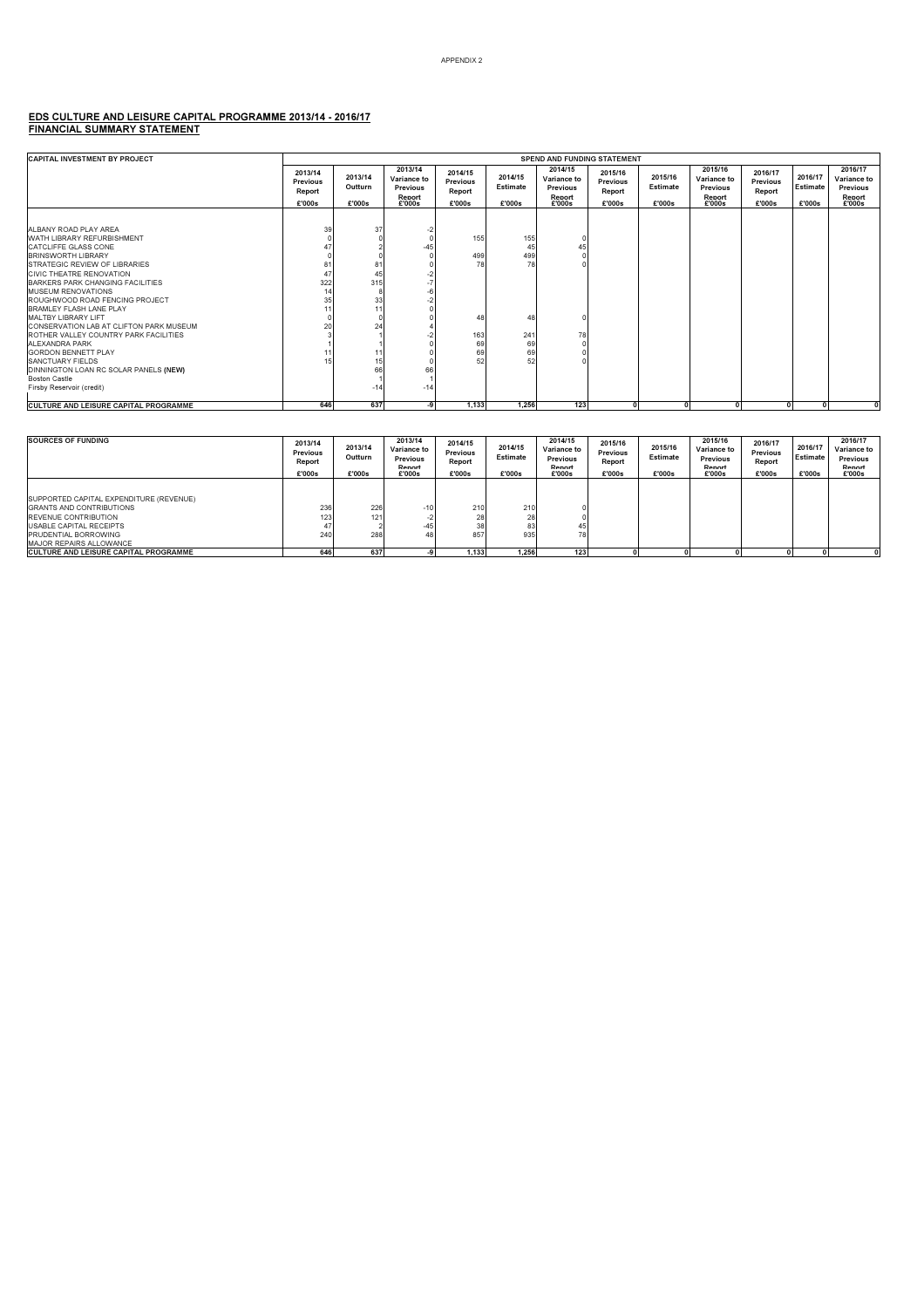### EDS HIGHWAYS CAPITAL PROGRAMME 2013/14 to 2016/17 FINANCIAL SUMMARY STATEMENT

| <b>CAPITAL INVESTMENT</b>             |                                         |                              |                                                               |                                         |                               | <b>SPEND AND FUNDING STATEMENT</b>                            |                                         |                               |                                                        |                                         |                               |                                                        |
|---------------------------------------|-----------------------------------------|------------------------------|---------------------------------------------------------------|-----------------------------------------|-------------------------------|---------------------------------------------------------------|-----------------------------------------|-------------------------------|--------------------------------------------------------|-----------------------------------------|-------------------------------|--------------------------------------------------------|
|                                       | 2013/14<br>Previous<br>Report<br>£'000s | 2013/14<br>Outturn<br>£'000s | 2013/14<br>Variance to<br><b>Previous</b><br>Report<br>£'000s | 2014/15<br>Previous<br>Report<br>£'000s | 2014/15<br>Estimate<br>£'000s | 2014/15<br>Variance to<br><b>Previous</b><br>Report<br>£'000s | 2015/16<br>Previous<br>Report<br>£'000s | 2015/16<br>Estimate<br>£'000s | 2015/16<br>Variance to<br>Previous<br>Report<br>£'000s | 2016/17<br>Previous<br>Report<br>£'000s | 2016/17<br>Estimate<br>£'000s | 2016/17<br>Variance to<br>Previous<br>Report<br>£'000s |
|                                       |                                         |                              |                                                               |                                         |                               |                                                               |                                         |                               |                                                        |                                         |                               |                                                        |
| <b>A57 IMPROVEMENTS</b>               | 6.480                                   | 5,957                        | $-523$                                                        | 968                                     | 1,652                         | 684                                                           |                                         |                               |                                                        |                                         |                               |                                                        |
| LTP INTEGRATED TRANSPORT BLOCK        | 2,028                                   | 1,970                        | $-58$                                                         | 1.978                                   | 2,578                         | 600                                                           |                                         |                               |                                                        |                                         |                               |                                                        |
| LTP HIGHWAY MAINTENANCE               | 3,510                                   | 2,606                        | $-904$                                                        | 2.478                                   | 3,382                         | 904                                                           |                                         |                               |                                                        |                                         |                               |                                                        |
| LSTF MAIN BID                         | 996                                     | 987                          |                                                               | 2.127                                   | 2,136                         |                                                               |                                         |                               |                                                        |                                         |                               |                                                        |
| REPI ACEMENT/UPGRADE STREET LIGHT     | 650                                     | 630                          | $-20$                                                         | 650                                     | 670                           | 20                                                            | 650                                     | 650                           |                                                        | 650                                     | 650                           |                                                        |
| OTHER HIGHWAYS PROJECTS               | 4,096                                   | 4.764                        | 668                                                           | 10.039                                  | 9.609                         | $-430$                                                        | 1.745                                   | 1.745                         |                                                        | 550                                     | 550                           |                                                        |
| <b>EDS HIGHWAYS CAPITAL PROGRAMME</b> | 17.760                                  | 16.914                       | $-846$                                                        | 18.240                                  | 20.027                        | 1.787                                                         | 2.395                                   | 2.395                         |                                                        | 1.200                                   | 1.200                         |                                                        |

| <b>SOURCES OF FUNDING</b>                                                                                                                   | 2013/14<br>Previous<br>Report<br>£'000s | 2013/14<br>Outturn<br>£'000s | 2013/14<br>Variance to<br><b>Previous</b><br>Renort<br>£'000s | 2014/15<br>Previous<br>Report<br>£'000s | 2014/15<br>Estimate<br>£'000s | 2014/15<br>Variance to<br>Previous<br>Renort<br>£'000s | 2015/16<br>Previous<br>Report<br>£'000s | 2015/16<br>Estimate<br>£'000s | 2015/16<br>Variance to<br>Previous<br>Report<br>£'000s | 2016/17<br>Previous<br>Report<br>£'000s | 2016/17<br>Estimate<br>£'000s | 2016/17<br>Variance to<br>Previous<br>Report<br>£'000s |
|---------------------------------------------------------------------------------------------------------------------------------------------|-----------------------------------------|------------------------------|---------------------------------------------------------------|-----------------------------------------|-------------------------------|--------------------------------------------------------|-----------------------------------------|-------------------------------|--------------------------------------------------------|-----------------------------------------|-------------------------------|--------------------------------------------------------|
| SUPPORTED CAPITAL EXPENDITURE (REVENUE)<br><b>GRANTS AND CONTRIBUTIONS</b><br><b>REVENUE CONTRIBUTION</b><br><b>USABLE CAPITAL RECEIPTS</b> | 13,753<br>283                           | 13,301<br>387                | $-452$<br>104                                                 | 13.742                                  | 14.817                        | 1,075                                                  |                                         |                               |                                                        |                                         |                               |                                                        |
| <b>PRUDENTIAL BORROWING</b><br><b>MAJOR REPAIRS ALLOWANCE</b>                                                                               | 3.724                                   | 3.226                        | $-498$                                                        | 4.498                                   | 5.210                         | 712                                                    | 2.395                                   | 2.395                         |                                                        | 1200                                    | 1200                          |                                                        |
| <b>EDS HIGHWAYS CAPITAL PROGRAMME</b>                                                                                                       | 17.760                                  | 16.914                       | $-846$                                                        | 18.240                                  | 20.027                        | 1.787                                                  | 2.395                                   | 2.395                         |                                                        | 1.200                                   | 1.200                         |                                                        |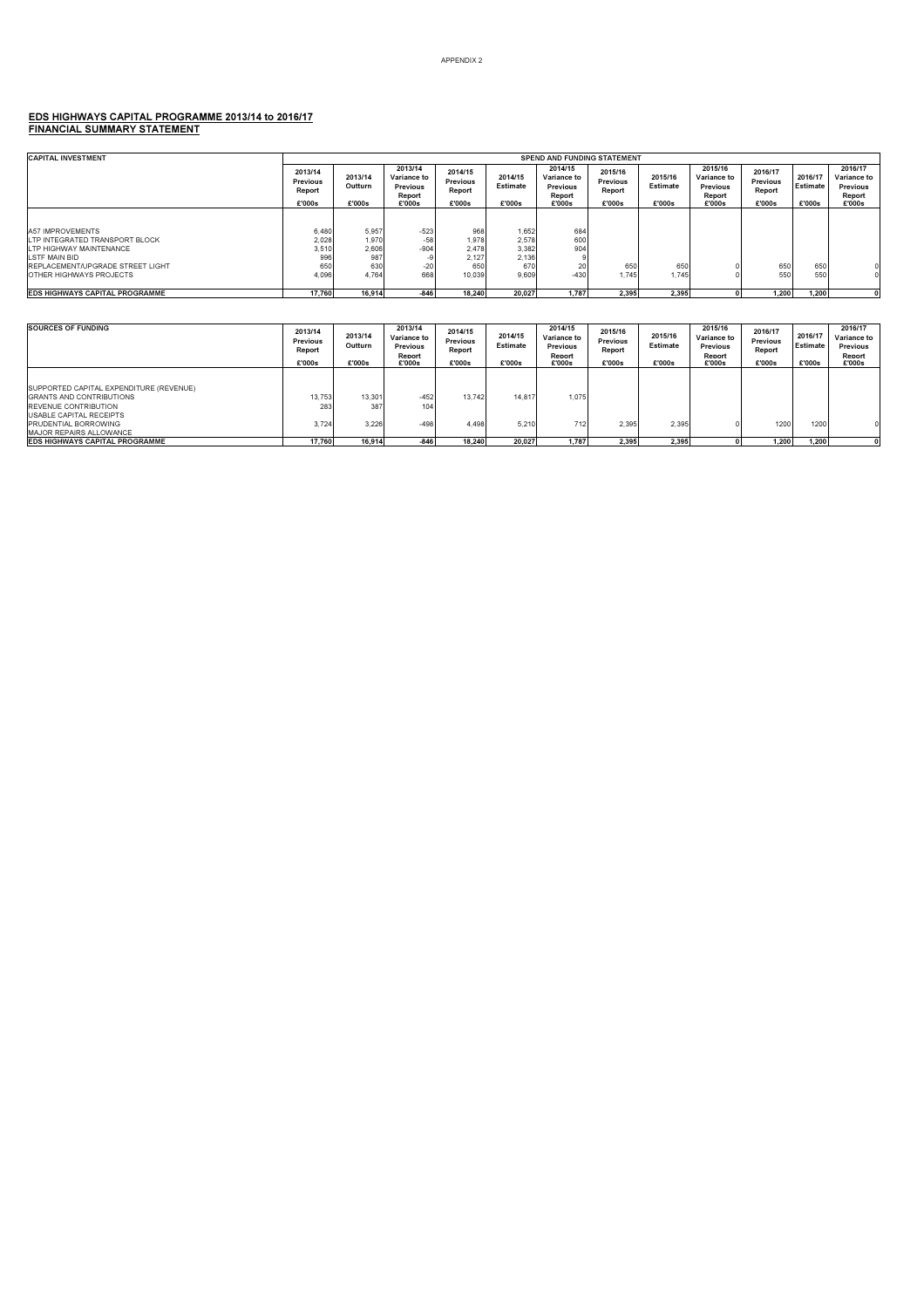### EDS ECONOMIC REGENERATION CAPITAL PROGRAMME 2013/14 - 2016/17 FINANCIAL SUMMARY STATEMENT

| <b>CAPITAL INVESTMENT</b>                                                         |                                                |                              |                                                        |                                         |                               | <b>SPEND AND FUNDING STATEMENT</b>                                   |                                         |                               |                                                        |                                         |                               |                                                        |
|-----------------------------------------------------------------------------------|------------------------------------------------|------------------------------|--------------------------------------------------------|-----------------------------------------|-------------------------------|----------------------------------------------------------------------|-----------------------------------------|-------------------------------|--------------------------------------------------------|-----------------------------------------|-------------------------------|--------------------------------------------------------|
|                                                                                   | 2013/14<br><b>Previous</b><br>Report<br>£'000s | 2013/14<br>Outturn<br>£'000s | 2013/14<br>Variance to<br>Previous<br>Report<br>£'000s | 2014/15<br>Previous<br>Report<br>£'000s | 2014/15<br>Estimate<br>£'000s | 2014/15<br><b>Variance to</b><br><b>Previous</b><br>Report<br>£'000s | 2015/16<br>Previous<br>Report<br>£'000s | 2015/16<br>Estimate<br>£'000s | 2015/16<br>Variance to<br>Previous<br>Report<br>£'000s | 2016/17<br>Previous<br>Report<br>£'000s | 2016/17<br>Estimate<br>£'000s | 2016/17<br>Variance to<br>Previous<br>Report<br>£'000s |
|                                                                                   |                                                |                              |                                                        |                                         |                               |                                                                      |                                         |                               |                                                        |                                         |                               |                                                        |
| <b>MASTERPLAN</b><br>ROTHERHAM TOWNSCAPE HERITAGE INITIATIVES                     | 286                                            | 209                          | $-77$                                                  | 1.275                                   | 1,352                         | 77                                                                   |                                         |                               |                                                        |                                         |                               |                                                        |
| <b>FLOOD ALLEVIATION</b>                                                          |                                                |                              |                                                        |                                         |                               |                                                                      |                                         |                               |                                                        |                                         |                               |                                                        |
| <b>DRAINAGE WORKS DON STREET</b>                                                  |                                                |                              |                                                        | 627                                     | 627                           |                                                                      |                                         |                               |                                                        |                                         |                               |                                                        |
| WATH UPON DEARNE FLOOD ALLEVIATION SCHEME<br>ASTON, AUGHTON & SWALLOWNEST PHASE 1 | 240<br>27                                      |                              | $-240$<br>$-20$                                        | 105<br>184                              | 345<br>204                    | 240<br>20                                                            |                                         |                               |                                                        |                                         |                               |                                                        |
| <b>EDS ECONOMIC REGENERATION CAPITAL PROGRAMME</b>                                | 553                                            | 216                          | $-337$                                                 | 2,191                                   | 2,528                         | 337                                                                  |                                         |                               |                                                        |                                         |                               |                                                        |
|                                                                                   |                                                |                              |                                                        |                                         |                               |                                                                      |                                         |                               |                                                        |                                         |                               |                                                        |

| <b>SOURCES OF FUNDING</b>                                                                                                                                                                       | 2013/14<br>Previous<br>Report<br>£'000s | 2013/14<br>Outturn<br>£'000s | 2013/14<br>Variance to<br>Previous<br>Report<br>£'000s | 2014/15<br>Previous<br>Report<br>£'000s | 2014/15<br>Estimate<br>£'000s | 2014/15<br>Variance to<br>Previous<br>Report<br>£'000s | 2015/16<br>Previous<br>Report<br>£'000s | 2015/16<br>Estimate<br>£'000s | 2015/16<br><b>Variance to</b><br>Previous<br>Report<br>£'000s | 2016/17<br>Previous<br>Report<br>£'000s | 2016/17<br>Estimate<br>£'000s | 2016/17<br>Variance to<br>Previous<br>Report<br>£'000s |
|-------------------------------------------------------------------------------------------------------------------------------------------------------------------------------------------------|-----------------------------------------|------------------------------|--------------------------------------------------------|-----------------------------------------|-------------------------------|--------------------------------------------------------|-----------------------------------------|-------------------------------|---------------------------------------------------------------|-----------------------------------------|-------------------------------|--------------------------------------------------------|
| SUPPORTED CAPITAL EXPENDITURE (REVENUE)<br><b>IGRANTS AND CONTRIBUTIONS</b><br><b>REVENUE CONTRIBUTION</b><br>USABLE CAPITAL RECEIPTS<br>PRUDENTIAL BORROWING<br><b>MAJOR REPAIRS ALLOWANCE</b> | 300<br>55<br>1981                       | 134<br>22<br>60              | $-166$<br>-33<br>$-138$                                | 1.113<br>1.071                          | 1.279<br>40<br>1.209          | 166<br>33<br>138                                       |                                         |                               |                                                               |                                         |                               |                                                        |
| <b>EDS ECONOMIC REGENERATION CAPITAL PROGRAMME</b>                                                                                                                                              | 553                                     | 216                          | $-337$                                                 | 2.191                                   | 2.528                         | 337                                                    |                                         |                               |                                                               |                                         |                               |                                                        |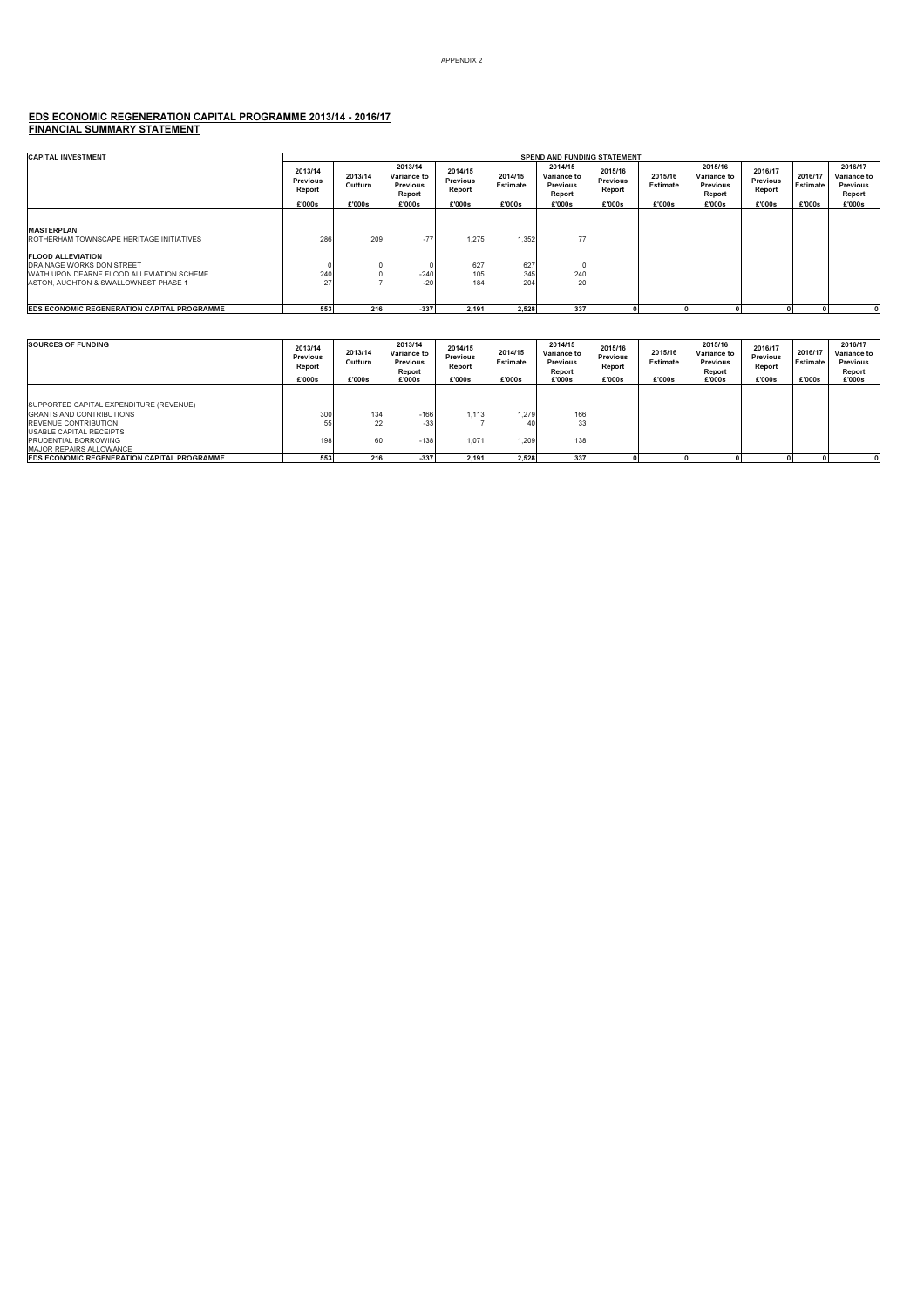#### APPENDIX 2

### EDS - OTHER CAPITAL PROGRAMMES 2013/14 - 2016/17 FINANCIAL SUMMARY STATEMENT

| <b>CAPITAL INVESTMENT</b>                                                                                                                                                                                                                                                                                                                    | <b>SPEND AND FUNDING STATEMENT</b>      |                                    |                                                               |                                         |                                   |                                                        |                                         |                               |                                                               |                                         |                               |                                                        |  |
|----------------------------------------------------------------------------------------------------------------------------------------------------------------------------------------------------------------------------------------------------------------------------------------------------------------------------------------------|-----------------------------------------|------------------------------------|---------------------------------------------------------------|-----------------------------------------|-----------------------------------|--------------------------------------------------------|-----------------------------------------|-------------------------------|---------------------------------------------------------------|-----------------------------------------|-------------------------------|--------------------------------------------------------|--|
|                                                                                                                                                                                                                                                                                                                                              | 2013/14<br>Previous<br>Report<br>£'000s | 2013/14<br>Outturn<br>£'000s       | 2013/14<br>Variance to<br><b>Previous</b><br>Report<br>£'000s | 2014/15<br>Previous<br>Report<br>£'000s | 2014/15<br>Estimate<br>£'000s     | 2014/15<br>Variance to<br>Previous<br>Report<br>£'000s | 2015/16<br>Previous<br>Report<br>£'000s | 2015/16<br>Estimate<br>£'000s | 2015/16<br>Variance to<br><b>Previous</b><br>Report<br>£'000s | 2016/17<br>Previous<br>Report<br>£'000s | 2016/17<br>Estimate<br>£'000s | 2016/17<br>Variance to<br>Previous<br>Report<br>£'000s |  |
| <b>ASSET MANAGEMENT</b><br>TOWN CENTRE DESIGN WORK<br><b>JANCILLARY SERVICES BUILDING</b><br><b>BAILEY HOUSE RENOVATION</b><br>DEMOLITION OF FORMER COUNCIL OFFICES<br><b>DEMOLITION OF KIRK HOUSE</b><br>DEMOLITION OF INTERNATIONAL CENTRE<br>McALLOY - ASTON CSC<br>R-EVOLUTION<br><b>WASTE MANAGEMENT</b><br>PFI RESIDUAL WASTE FACILITY | 58<br>177<br>50<br>294<br>50            | 63<br>67<br>22<br>235<br>58<br>217 | $-110$<br>$-28$<br>$-59$<br>217                               | 85<br>227<br>56                         | 195<br>255<br>115<br>280<br>4,000 | 110<br>28<br>59<br>280<br>4,000                        | 5.764                                   | 5.764                         |                                                               |                                         |                               |                                                        |  |
| ROTHERHAM ECONOMIC REGENERATION FUND<br>TOWN CENTRE BUSINESS VITALITY SCHEME-PRIVATE PROPERTIES<br>TOWN CENTRE BUSINESS VITALITY SCHEME-RMBC PROPERTIES                                                                                                                                                                                      |                                         | 10                                 | $-1($                                                         | 82                                      | 74<br>15                          | -8<br>10                                               |                                         |                               |                                                               |                                         |                               |                                                        |  |
| <b>EDS - OTHER CAPITAL PROGRAMMES</b>                                                                                                                                                                                                                                                                                                        | 648                                     | 679                                | 31                                                            | 455                                     | 4.935                             | 4.480                                                  | 5,764                                   | 5.764                         | $\mathbf{0}$                                                  |                                         |                               |                                                        |  |

| <b>SOURCES OF FUNDING</b>                                                                                                                                                                                     | 2013/14<br>Previous<br>Report<br>£'000s | 2013/14<br>Outturn<br>£'000s | 2013/14<br>Variance to<br>Previous<br>Report<br>£'000s | 2014/15<br>Previous<br>Report<br>£'000s | 2014/15<br>Estimate<br>£'000s | 2014/15<br>Variance to<br>Previous<br>Report<br>£'000s | 2015/16<br>Previous<br>Report<br>£'000s | 2015/16<br>Estimate<br>£'000s | 2015/16<br>Variance to<br>Previous<br>Report<br>£'000s | 2016/17<br>Previous<br>Report<br>£'000s | 2016/17<br>Estimate<br>£'000s | 2016/17<br>Variance to<br>Previous<br>Report<br>£'000s |
|---------------------------------------------------------------------------------------------------------------------------------------------------------------------------------------------------------------|-----------------------------------------|------------------------------|--------------------------------------------------------|-----------------------------------------|-------------------------------|--------------------------------------------------------|-----------------------------------------|-------------------------------|--------------------------------------------------------|-----------------------------------------|-------------------------------|--------------------------------------------------------|
| SUPPORTED CAPITAL EXPENDITURE (REVENUE)<br><b>IGRANTS AND CONTRIBUTIONS</b><br><b>REVENUE CONTRIBUTION</b><br><b>USABLE CAPITAL RECEIPTS</b><br><b>PRUDENTIAL BORROWING</b><br><b>MAJOR REPAIRS ALLOWANCE</b> | 50<br>294<br>304                        | 58<br>235<br>386             | $-59$<br>82                                            | 56<br>399                               | 115<br>4.820                  | 59<br>4.421                                            | 5.764                                   | 5.764                         |                                                        |                                         |                               |                                                        |
| <b>EDS - OTHER CAPITAL PROGRAMMES</b>                                                                                                                                                                         | 648                                     | 679                          | 31                                                     | 455                                     | 4.935                         | 4.480                                                  | 5.764                                   | 5.764                         |                                                        |                                         |                               |                                                        |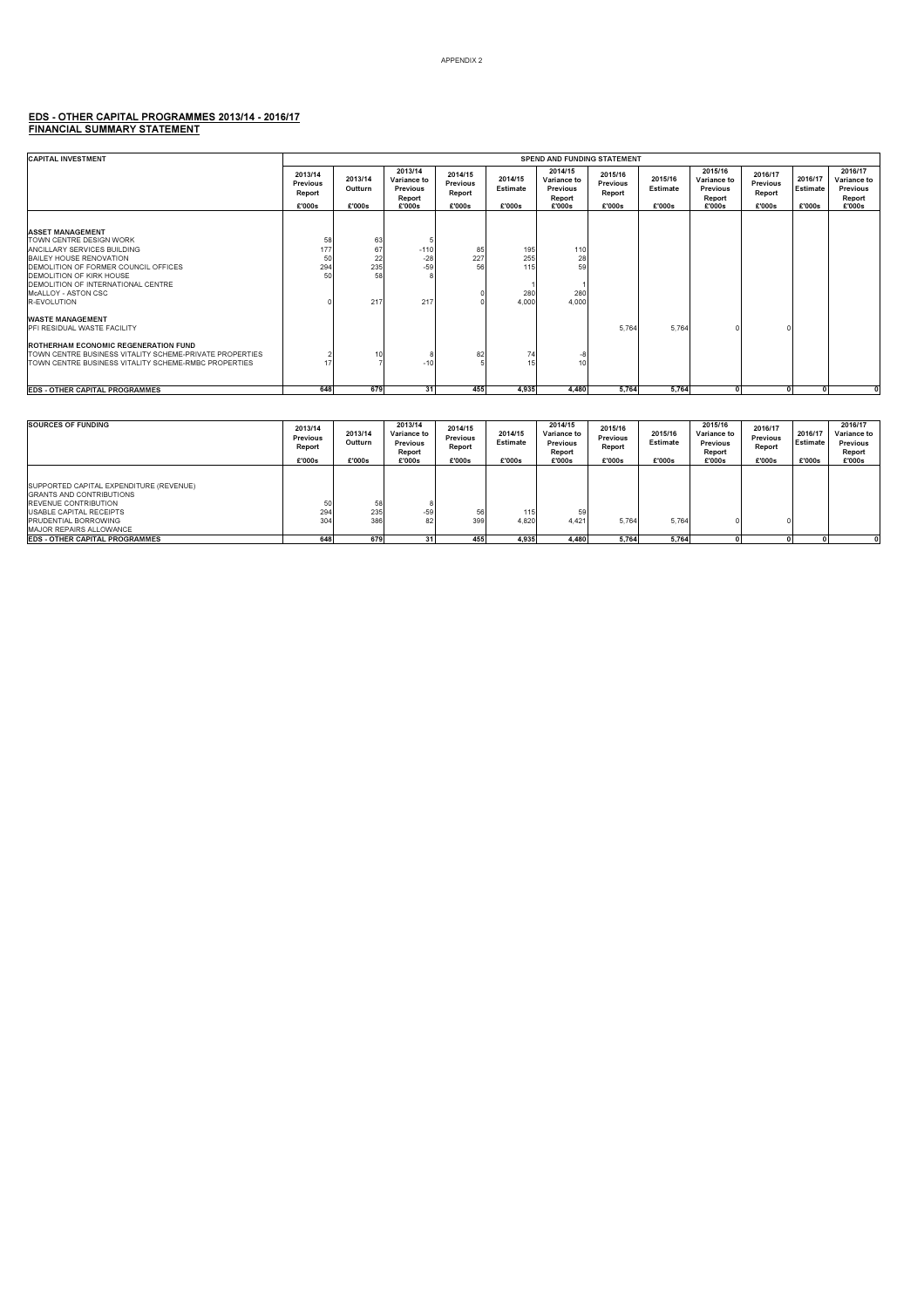#### SUMMARY EDS CAPITAL PROGRAMME 2013/14 - 2016/17

| TOTAL EDS INVESTMENT                                                                                                                                         | 2013/14<br><b>Previous</b><br>Report           | 2013/14<br>Outturn            | 2013/14<br>Variance to<br><b>Previous</b><br>Report           | 2014/15<br>Previous<br>Report                  | 2014/15<br>Estimate           | 2014/15<br>Variance to<br><b>Previous</b><br>Report           | 2015/16<br>Previous<br>Report           | 2015/16<br>Estimate           | 2015/16<br>Variance to<br>Previous<br>Report           | 2016/17<br>Previous<br>Report                  | 2016/17<br>Estimate           | 2016/17<br>Variance to<br>Previous<br>Report           |
|--------------------------------------------------------------------------------------------------------------------------------------------------------------|------------------------------------------------|-------------------------------|---------------------------------------------------------------|------------------------------------------------|-------------------------------|---------------------------------------------------------------|-----------------------------------------|-------------------------------|--------------------------------------------------------|------------------------------------------------|-------------------------------|--------------------------------------------------------|
|                                                                                                                                                              | £'000s<br>19,607                               | £'000s<br>18,446              | £'000s<br>$-1.161$                                            | £'000s<br>22.019                               | £'000s<br>28.746              | £'000s<br>6.727                                               | £'000s<br>8.159                         | £'000s<br>8,159               | £'000s                                                 | £'000s<br>1.200                                | £'000s<br>1,200               | £'000s<br>$\Omega$                                     |
|                                                                                                                                                              |                                                |                               |                                                               |                                                |                               |                                                               |                                         |                               |                                                        |                                                |                               |                                                        |
| <b>SOURCES OF FUNDING</b>                                                                                                                                    | 2013/14<br><b>Previous</b><br>Report<br>£'000s | 2013/14<br>Outturn<br>£'000s  | 2013/14<br>Variance to<br><b>Previous</b><br>Report<br>£'000s | 2014/15<br><b>Previous</b><br>Report<br>£'000s | 2014/15<br>Estimate<br>£'000s | 2014/15<br>Variance to<br><b>Previous</b><br>Report<br>£'000s | 2015/16<br>Previous<br>Report<br>£'000s | 2015/16<br>Estimate<br>£'000s | 2015/16<br>Variance to<br>Previous<br>Report<br>£'000s | 2016/17<br><b>Previous</b><br>Report<br>£'000s | 2016/17<br>Estimate<br>£'000s | 2016/17<br>Variance to<br>Previous<br>Report<br>£'000s |
| SUPPORTED CAPITAL EXPENDITURE (REVENUE)<br><b>GRANTS AND CONTRIBUTIONS</b><br><b>REVENUE CONTRIBUTION</b><br>USABLE CAPITAL RECEIPTS<br>PRUDENTIAL BORROWING | 14,289<br>51<br>341<br>4,466                   | 13,661<br>588<br>237<br>3,960 | $-628$<br>77<br>$-104$<br>$-506$                              | 15,065<br>35<br>94<br>6,825                    | 16,306<br>68<br>198<br>12,174 | 1,24<br>33<br>104<br>5,349                                    | 8,159                                   | 8,159                         |                                                        | 1,200                                          | 1,200                         |                                                        |
| MAJOR REPAIRS ALLOWANCE                                                                                                                                      |                                                |                               |                                                               |                                                |                               |                                                               |                                         |                               |                                                        |                                                |                               |                                                        |
| <b>EDS CAPITAL PROGRAMME</b>                                                                                                                                 | 19,607                                         | 18,446                        | $-1.161$                                                      | 22.019                                         | 28.746                        | 6,727                                                         | 8.159                                   | 8.159                         | $\Omega$                                               | 1.200                                          | 1.200                         | 0                                                      |

#### EDS CAPITAL INVESTMENT BY WARD 2013/14 - 2016/17

EDS CAPITAL INVESTMENT BY WARD

| LDS CAPTIAL INVESTMENT BT WARD |                                         |                              |                                                               |                                         |                                      |                                                               |                                         |                               |                                                        |                                                |                               |                                                        |
|--------------------------------|-----------------------------------------|------------------------------|---------------------------------------------------------------|-----------------------------------------|--------------------------------------|---------------------------------------------------------------|-----------------------------------------|-------------------------------|--------------------------------------------------------|------------------------------------------------|-------------------------------|--------------------------------------------------------|
|                                | 2013/14<br>Previous<br>Report<br>£'000s | 2013/14<br>Outturn<br>£'000s | 2013/14<br>Variance to<br><b>Previous</b><br>Report<br>£'000s | 2014/15<br>Previous<br>Report<br>£'000s | 2014/15<br><b>Estimate</b><br>£'000s | 2014/15<br>Variance to<br><b>Previous</b><br>Report<br>£'000s | 2015/16<br>Previous<br>Report<br>£'000s | 2015/16<br>Estimate<br>£'000s | 2015/16<br>Variance to<br>Previous<br>Report<br>£'000s | 2016/17<br><b>Previous</b><br>Report<br>£'000s | 2016/17<br>Estimate<br>£'000s | 2016/17<br>Variance to<br>Previous<br>Report<br>£'000s |
|                                |                                         |                              |                                                               |                                         |                                      |                                                               |                                         |                               |                                                        |                                                |                               |                                                        |
|                                |                                         |                              |                                                               |                                         |                                      |                                                               |                                         |                               |                                                        |                                                |                               |                                                        |
| ANSTON & WOODSETTS             | 15                                      | 15                           |                                                               | 52                                      | 52                                   |                                                               |                                         |                               |                                                        |                                                |                               |                                                        |
| <b>BOSTON CASTLE</b>           | 1,206                                   | 1,006                        | $-200$                                                        | 6,998                                   | 6,768                                | $-230$                                                        | 370                                     | 370                           |                                                        |                                                |                               |                                                        |
| BRINSWORTH & CATCLIFFE         | 492                                     | 485                          |                                                               | 3,225                                   | 3,232                                |                                                               |                                         |                               |                                                        |                                                |                               |                                                        |
| <b>DINNINGTON</b>              | 72                                      | 138                          | 66                                                            |                                         |                                      |                                                               |                                         |                               |                                                        |                                                |                               |                                                        |
| <b>HELLABY</b>                 |                                         |                              |                                                               |                                         |                                      |                                                               |                                         |                               |                                                        |                                                |                               |                                                        |
| <b>HOLDERNESS</b>              | 3,268                                   | 2,987                        | $-281$                                                        | 737                                     | 1,099                                | 362                                                           |                                         |                               |                                                        |                                                |                               |                                                        |
| <b>HOOBER</b>                  |                                         |                              |                                                               |                                         |                                      |                                                               |                                         |                               |                                                        |                                                |                               |                                                        |
| <b>KEPPEL</b>                  |                                         |                              |                                                               |                                         |                                      |                                                               |                                         |                               |                                                        |                                                |                               |                                                        |
| <b>MALTBY</b>                  |                                         |                              |                                                               | 48                                      | 48                                   |                                                               |                                         |                               |                                                        |                                                |                               |                                                        |
| <b>RAWMARSH</b>                |                                         |                              |                                                               |                                         |                                      |                                                               |                                         |                               |                                                        |                                                |                               |                                                        |
| ROTHER VALE                    |                                         | 12                           |                                                               | 232                                     | 310                                  | 78                                                            |                                         |                               |                                                        |                                                |                               |                                                        |
| <b>ROTHERHAM EAST</b>          |                                         |                              |                                                               |                                         |                                      |                                                               |                                         |                               |                                                        |                                                |                               |                                                        |
| <b>ROTHERHAM WEST</b>          |                                         |                              |                                                               |                                         |                                      |                                                               |                                         |                               |                                                        |                                                |                               |                                                        |
| <b>SILVERWOOD</b>              |                                         | $-14$                        | $-14$                                                         |                                         |                                      |                                                               |                                         |                               |                                                        |                                                |                               |                                                        |
| SITWELL                        |                                         |                              |                                                               |                                         |                                      |                                                               |                                         |                               |                                                        |                                                |                               |                                                        |
| <b>SWINTON</b>                 | 10                                      |                              |                                                               |                                         |                                      |                                                               |                                         |                               |                                                        |                                                |                               |                                                        |
| VALLEY                         | 1,638                                   | 1,637                        |                                                               | 2,127                                   | 2,137                                | 10                                                            |                                         |                               |                                                        |                                                |                               |                                                        |
| WALES                          | 3,240                                   | 2,979                        | $-261$                                                        | 484                                     | 826                                  | 342                                                           |                                         |                               |                                                        |                                                |                               |                                                        |
| <b>WATH</b>                    | 240                                     |                              | $-240$                                                        | 260                                     | 500                                  | 240                                                           |                                         |                               |                                                        |                                                |                               |                                                        |
| WICKERSLEY                     |                                         |                              |                                                               |                                         |                                      |                                                               |                                         |                               |                                                        |                                                |                               |                                                        |
| <b>WINGFIELD</b>               |                                         |                              |                                                               |                                         |                                      |                                                               |                                         |                               |                                                        |                                                |                               |                                                        |
| <b>ALL WARDS</b>               | 9.412                                   | 9,192                        | $-220$                                                        | 7.856                                   | 13,774                               | 5,918                                                         | 7,789                                   | 7,789                         | $\overline{\phantom{a}}$                               | 1,200                                          | 1.200                         |                                                        |
| <b>EDS CAPITAL PROGRAMME</b>   | 19,607                                  | 18,446                       | $-1.161$                                                      | 22,019                                  | 28,746                               | 6,727                                                         | 8,159                                   | 8,159                         | $\overline{0}$                                         | 1,200                                          | 1,200                         | $\mathbf 0$                                            |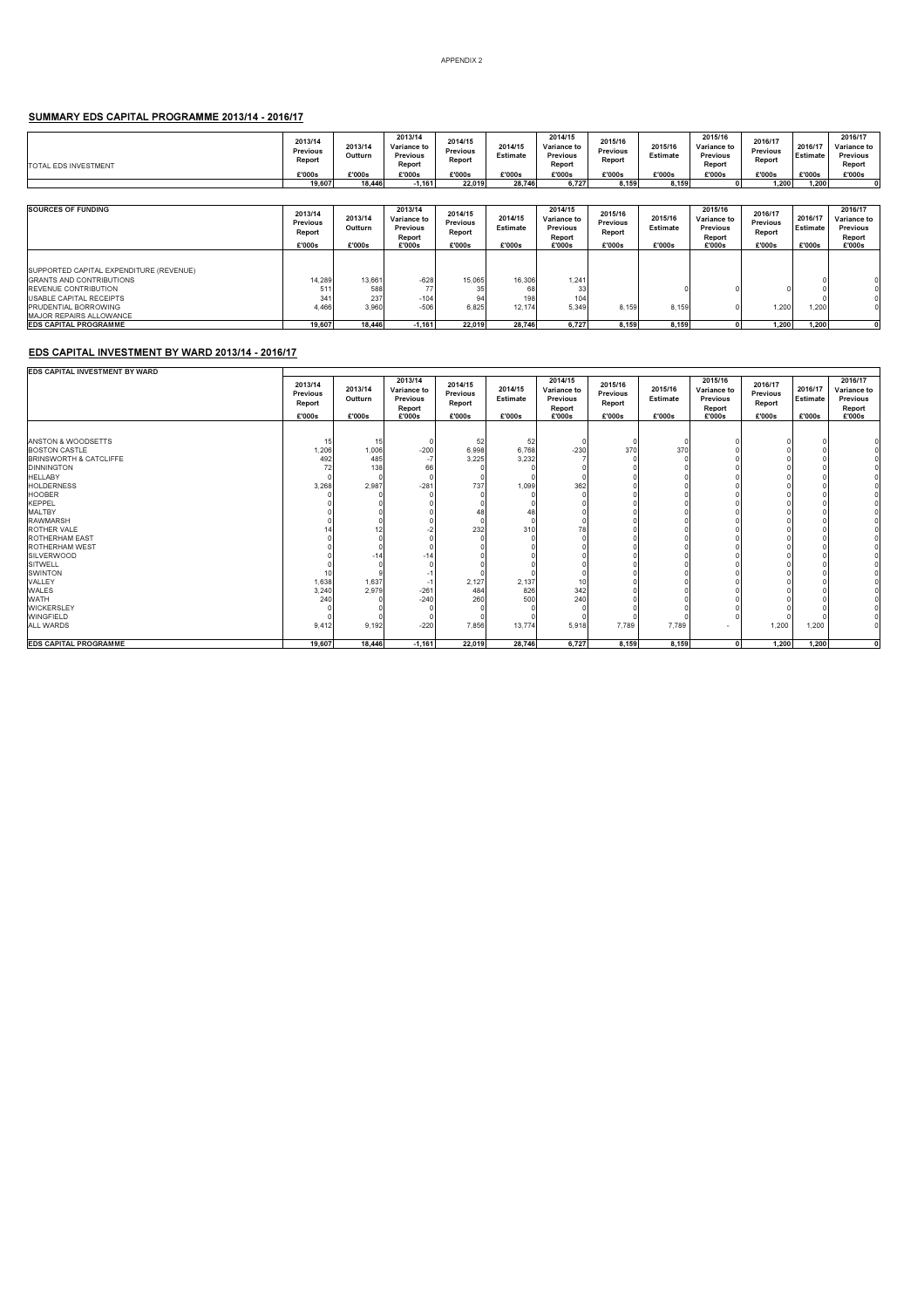### NEIGHBOURHOODS & ADULT SERVICES CAPITAL PROGRAMME 2013/14 - 2015/16FINANCIAL SUMMARY STATEMENT



| <b>CAPITAL INVESTMENT BY PROJECT</b>                                                                                                                                                                                                                                                                                                                                                                                                                                                                                                                                                                                                                                                                                      |                                                                                                                       |                                                                                                                      |                                                                                                                                     |                                                                                                                                          |                                                                                                                                                |                                                                   |                                                                                                     |                                                                                                     |                                                                   |                                                                                                                 |
|---------------------------------------------------------------------------------------------------------------------------------------------------------------------------------------------------------------------------------------------------------------------------------------------------------------------------------------------------------------------------------------------------------------------------------------------------------------------------------------------------------------------------------------------------------------------------------------------------------------------------------------------------------------------------------------------------------------------------|-----------------------------------------------------------------------------------------------------------------------|----------------------------------------------------------------------------------------------------------------------|-------------------------------------------------------------------------------------------------------------------------------------|------------------------------------------------------------------------------------------------------------------------------------------|------------------------------------------------------------------------------------------------------------------------------------------------|-------------------------------------------------------------------|-----------------------------------------------------------------------------------------------------|-----------------------------------------------------------------------------------------------------|-------------------------------------------------------------------|-----------------------------------------------------------------------------------------------------------------|
|                                                                                                                                                                                                                                                                                                                                                                                                                                                                                                                                                                                                                                                                                                                           | 2013/14<br><b>Revised</b>                                                                                             | 2013/14<br><b>OUTTURN</b>                                                                                            | 2013/14<br><b>Variance Feb</b><br><b>Revised</b><br><b>Budget to</b><br>Out turn                                                    | 2014/15<br><b>Estimate</b>                                                                                                               | 2014/15<br><b>Revised</b>                                                                                                                      | 2014/15<br><b>Variance to</b><br><b>Previous</b><br><b>Report</b> | 2015/16<br><b>Estimate</b>                                                                          | 2015/16<br><b>Revised</b>                                                                           | 2015/16<br><b>Variance to</b><br><b>Previous</b><br><b>Report</b> | 2016/17<br>revised                                                                                              |
|                                                                                                                                                                                                                                                                                                                                                                                                                                                                                                                                                                                                                                                                                                                           | £'000s                                                                                                                | £'000s                                                                                                               | £'000s                                                                                                                              | £'000s                                                                                                                                   | £'000s                                                                                                                                         | £'000s                                                            | £'000s                                                                                              | £'000s                                                                                              | £'000s                                                            | £'000s                                                                                                          |
| <b>ADULT SERVICES</b>                                                                                                                                                                                                                                                                                                                                                                                                                                                                                                                                                                                                                                                                                                     |                                                                                                                       |                                                                                                                      |                                                                                                                                     |                                                                                                                                          |                                                                                                                                                |                                                                   |                                                                                                     |                                                                                                     |                                                                   |                                                                                                                 |
| <b>ASSISTIVE TECHNOLOGY</b><br><b>IREWS EQUIPMENT</b><br>DAVIES COURT GARDEN STRUCTURES<br>PARKHILL LODGE EQUIPMENT<br>ROTHERCARE ALARMS<br>68 WELLGATE - MENTAL HEALTH PREMISES<br>ADULT SOCIAL CARE NEW IT EQUIPMENT<br><b>TREEFIELDS LEARNING CENTRE - FENCING</b>                                                                                                                                                                                                                                                                                                                                                                                                                                                     | 400<br>190<br>11<br>89                                                                                                | 340<br>190<br>85<br>89                                                                                               | $-60$<br>-2<br>85                                                                                                                   | 400<br>190                                                                                                                               | 460<br>190<br>526                                                                                                                              | 60<br>526                                                         |                                                                                                     |                                                                                                     | 0<br>O<br>O                                                       |                                                                                                                 |
| <b>IMPROVING COUNCIL HOUSING &amp; HOUSING SERVICES</b><br><b>REFURBISHMENT</b><br><b>REPLACEMENT WINDOWS</b><br><b>ENVIRONMENTAL WORKS</b><br><b>DECENT HOMES VOID PROGRAMME</b><br>REPLACEMENT OF CENTRAL HEATING<br>ELECTRICAL BOARD & BOND<br>REPLACEMENT OF COMMUNAL DOORS (HIGH SECURITY<br><b>ASBESTOS TESTING</b><br><b>LIFT REPLACEMENTS</b><br><b>FLAT DOOR REPLACEMENT</b><br><b>DISTRICT HEATING CONVERSIONS</b><br><b>BOUNDARY WALL TREATMENTS</b><br><b>GENERAL STRUCTURES</b><br><b>EXTERNAL INSULATION</b><br><b>NEW IT SYSTEMS</b><br>NON-TRADITIONAL INVESTMENT<br><b>STARTEGIC ACQUISITIONS</b><br><b>NEW BUILD DPU BUNGALOWS</b><br><b>ENABLING WORKS HRA LAND</b><br>SHELTERED HOUSING COMMUNAL AREA | 13,500<br>610<br>1,373<br>1,819<br>3,010<br>200<br>930<br>370<br>75<br>620<br>218<br>650<br>475<br>80<br>1,841<br>725 | 11,274<br>181<br>1,079<br>2,709<br>3,110<br>134<br>879<br>374<br>54<br>856<br>123<br>635<br>94<br>51<br>1,760<br>691 | $-2,226$<br>$-429$<br>$-294$<br>890<br>100<br>$-66$<br>$-51$<br>$-21$<br>236<br>$-95$<br>$-15$<br>$-381$<br>$-29$<br>$-81$<br>$-34$ | 11,595<br>400<br>1,612<br>2,900<br>3,761<br>200<br>840<br>380<br>2,000<br>825<br>650<br>50<br>245<br>1,400<br>2,836<br>500<br>100<br>100 | 12,427<br>200<br>1,612<br>2,900<br>3,761<br>200<br>891<br>380<br>76<br>2,000<br>425<br>650<br>50<br>274<br>1,400<br>2,836<br>500<br>100<br>100 | 832<br>$-200$<br>51<br>76<br>$-400$<br>29                         | 12,112<br>1,500<br>2,950<br>3,261<br>205<br>500<br>400<br>1,000<br>625<br>650<br>50<br>1,400<br>100 | 12,112<br>1,500<br>2,950<br>3,261<br>205<br>500<br>400<br>1,000<br>625<br>650<br>50<br>1,400<br>100 |                                                                   | 12,148<br>$\Omega$<br>1,500<br>3,000<br>3,261<br>210<br>500<br>410<br>1,000<br>625<br>650<br>50<br>1,400<br>100 |
| <b>FAIR ACCESS TO ALL</b><br>DISABLED FACILITIES GRANT (PRIVATE SECTOR)<br>DISABLED ADAPTATIONS (PUBLIC SECTOR)                                                                                                                                                                                                                                                                                                                                                                                                                                                                                                                                                                                                           | 2,002<br>1,945                                                                                                        | 2,121<br>1,791                                                                                                       | 119<br>$-154$                                                                                                                       | 1,311<br>2,078                                                                                                                           | 1,311<br>2,078                                                                                                                                 |                                                                   | 1,311<br>1,950                                                                                      | 1,311<br>1,950                                                                                      |                                                                   | 1,311<br>1,897                                                                                                  |
| <b>INEIGHBOURHOOD REGENERATION &amp; RENEWAL</b><br><b>DINNINGTON TRANSFORMATIONAL CHANGE</b><br>GALLERY TOWN - DINNINGTON IMPROVEMENTS<br>CANKLOW PHASE 1 & 2<br>BELLOWS ROAD SERVICE CENTRE CLEARANCE<br>OCCUPATION ROAD CLEARANCE PROJECT<br><b>GARAGE SITE INVESTMENT</b><br><b>FUEL POVERTY - VULNERABLE PEOPLE</b><br>NEIGHBOURHOODS IMPROVEMENTS NON-HIP PROGRAMME<br><b>AIR QUALITY GRANT</b><br>AIR QUALITY EQUIPMENT/SOFTWARE                                                                                                                                                                                                                                                                                   | 22<br>210<br>455<br>500<br>220<br>$\overline{\mathbf{c}}$<br>10                                                       | 23<br>179<br>143<br>798<br>96<br>2                                                                                   | $-31$<br>$-312$<br>298<br>$-124$<br>-8                                                                                              | 690<br>280<br>250<br>204<br>$\overline{7}$                                                                                               | 721<br>592<br>250<br>303<br>$\overline{0}$                                                                                                     | 31<br>312<br>99                                                   |                                                                                                     | ∩                                                                                                   |                                                                   | $\Omega$                                                                                                        |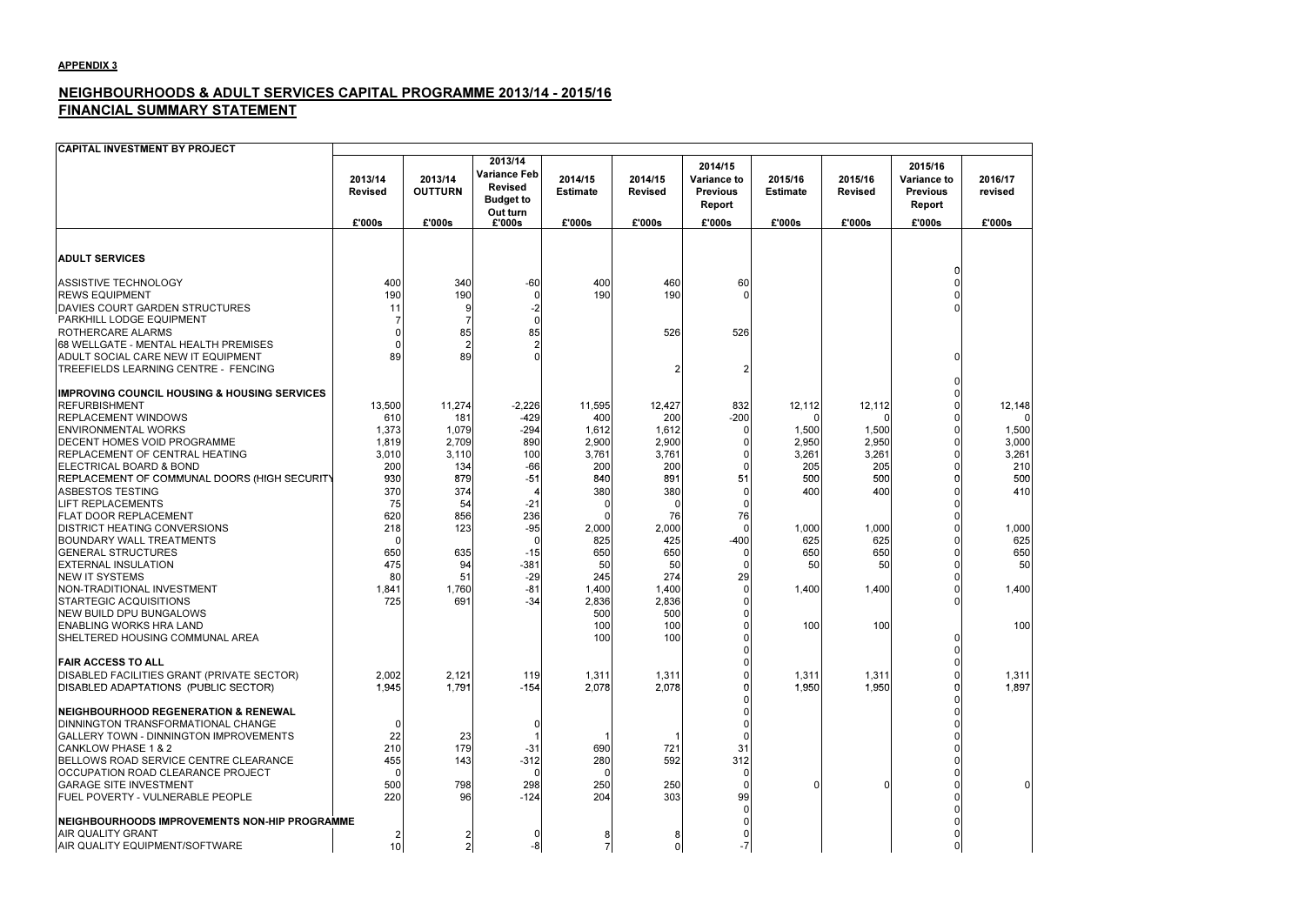| LANDFILL SITES                               | 458l   | 424    | 34-      | 72<br>▗ | 106    | u    |        |        |  |
|----------------------------------------------|--------|--------|----------|---------|--------|------|--------|--------|--|
| NEIGHBOURHOODS & ADULT SERVICES CAPITAL PROG | 33,017 | 30,305 | $-2,712$ | 35,885  | 37,330 | .445 | 28.014 | 28.014 |  |
|                                              | ro.    |        |          |         |        |      |        |        |  |

| <b>ISOURCES OF FUNDING</b>                               |                |             | 2013/14         |                 |                | 2014/15            |                 |                | 2015/16            |    |
|----------------------------------------------------------|----------------|-------------|-----------------|-----------------|----------------|--------------------|-----------------|----------------|--------------------|----|
|                                                          | 2013/14        | 2013/14 Out | Variance to     | 2014/15         | 2014/15        | <b>Variance to</b> | 2015/16         | 2015/16        | <b>Variance to</b> |    |
|                                                          | <b>Revised</b> | turn        | <b>Previous</b> | <b>Estimate</b> | <b>Revised</b> | <b>Previous</b>    | <b>Estimate</b> | <b>Revised</b> | <b>Previous</b>    | r( |
|                                                          |                |             | <b>Report</b>   |                 |                | <b>Report</b>      |                 |                | Report             |    |
|                                                          | £'000s         | £'000s      | £'000s          | £'000s          | £'000s         | £'000s             | £'000s          | £'000s         | £'000s             |    |
|                                                          |                |             |                 |                 |                |                    |                 |                |                    |    |
|                                                          |                |             |                 |                 |                |                    |                 |                |                    |    |
| SUPPORTED CAPITAL EXPENDITURE (REVENUE)                  |                |             |                 |                 |                |                    |                 |                |                    |    |
| IGRANTS AND CONTRIBUTIONS                                | 1,967          | 2,406       | 439             | 1,939           | 2,619          | 680l               | 979             | 979            |                    |    |
| <b>IREVENUE CONTRIBUTION</b>                             | 8,437          | 8,437       |                 | 8,513           | 8,513          |                    | 6,039           | 6,039          |                    |    |
| USABLE CAPITAL RECEIPTS                                  | 1.782          | 2,095       | 313             | 1.1521          | l.495l         | 343                | 332             | 332            |                    |    |
| IPRUDENTIAL BORROWING                                    | 1,051          | 425         | $-626$          | 2,908           | 2,942          | 34                 |                 |                |                    |    |
| IEARMARKED RESERVES                                      |                |             |                 |                 |                |                    |                 |                |                    |    |
| <b>IMAJOR REPAIRS ALLOWANCE</b>                          | 19,780         | 16,942      | $-2,838$        | 21.373          | 21,761         | 388                | 20.664          | 20.664         |                    |    |
| <b>INEIGHBOURHOODS &amp; ADULT SERVICES CAPITAL PROG</b> | 33.017         | 30.305      | $-2,712$        | 35.885          | 37,330         | 1.445              | 28.014          | 28.014         |                    |    |

### NEIGHBOURHOODS & ADULT SERVICES CAPITAL INVESTMENT BY WARD 2013/14 - 2015/16

| <b>LANDFILL SITES</b>                                                                                                                                                                                                                                                                                                                                                                                                                                                                                               | 458                                                                            | 424                                                                              | $-34$                                                                      | 72                                                   | 106                                                  | 34<br>$\Omega$                                             |                                         |                                         | $\Omega$<br>$\Omega$                                       |                                         |
|---------------------------------------------------------------------------------------------------------------------------------------------------------------------------------------------------------------------------------------------------------------------------------------------------------------------------------------------------------------------------------------------------------------------------------------------------------------------------------------------------------------------|--------------------------------------------------------------------------------|----------------------------------------------------------------------------------|----------------------------------------------------------------------------|------------------------------------------------------|------------------------------------------------------|------------------------------------------------------------|-----------------------------------------|-----------------------------------------|------------------------------------------------------------|-----------------------------------------|
| NEIGHBOURHOODS & ADULT SERVICES CAPITAL PROG                                                                                                                                                                                                                                                                                                                                                                                                                                                                        | 33,017                                                                         | 30,305                                                                           | $-2,712$                                                                   | 35,885                                               | 37,330                                               | 1,445                                                      | 28,014                                  | 28,014                                  | 0l                                                         | 28,062                                  |
|                                                                                                                                                                                                                                                                                                                                                                                                                                                                                                                     | $-58$<br>33,075                                                                |                                                                                  |                                                                            |                                                      |                                                      |                                                            |                                         |                                         |                                                            |                                         |
| <b>SOURCES OF FUNDING</b>                                                                                                                                                                                                                                                                                                                                                                                                                                                                                           | 2013/14<br><b>Revised</b>                                                      | 2013/14 Out<br>turn                                                              | 2013/14<br><b>Variance to</b><br><b>Previous</b><br>Report                 | 2014/15<br><b>Estimate</b>                           | 2014/15<br><b>Revised</b>                            | 2014/15<br><b>Variance to</b><br><b>Previous</b><br>Report | 2015/16<br><b>Estimate</b>              | 2015/16<br><b>Revised</b>               | 2015/16<br><b>Variance to</b><br><b>Previous</b><br>Report | 2016/17<br>revised                      |
|                                                                                                                                                                                                                                                                                                                                                                                                                                                                                                                     | £'000s                                                                         | £'000s                                                                           | £'000s                                                                     | £'000s                                               | £'000s                                               | £'000s                                                     | £'000s                                  | £'000s                                  | £'000s                                                     | £'000s                                  |
| SUPPORTED CAPITAL EXPENDITURE (REVENUE)<br><b>GRANTS AND CONTRIBUTIONS</b><br><b>REVENUE CONTRIBUTION</b><br><b>USABLE CAPITAL RECEIPTS</b><br><b>PRUDENTIAL BORROWING</b><br><b>EARMARKED RESERVES</b><br>MAJOR REPAIRS ALLOWANCE<br>NEIGHBOURHOODS & ADULT SERVICES CAPITAL PROG                                                                                                                                                                                                                                  | 1,967<br>8,437<br>1,782<br>1,051<br>19,780<br>33,017                           | 2,406<br>8,437<br>2,095<br>425<br>16,942<br>30,305                               | 439<br>313<br>$-626$<br>$-2,838$<br>$-2,712$                               | 1,939<br>8,513<br>1,152<br>2,908<br>21,373<br>35,885 | 2,619<br>8,513<br>1,495<br>2,942<br>21,761<br>37,330 | 680<br>$\Omega$<br>343<br>34<br>388<br>1,445               | 979<br>6,039<br>332<br>20,664<br>28,014 | 979<br>6,039<br>332<br>20,664<br>28,014 | O<br>0<br>0l                                               | 979<br>6,087<br>332<br>20,664<br>28,062 |
| <b>NEIGHBOURHOODS &amp; ADULT</b><br><b>SERVICES CAPITAL INVESTMENT BY</b><br><b>WARD 2013/14 - 2015/16</b><br>NEIGHBOURHOODS & ADULT SERVICES CAPITAL                                                                                                                                                                                                                                                                                                                                                              |                                                                                |                                                                                  |                                                                            |                                                      |                                                      |                                                            |                                         |                                         |                                                            |                                         |
| <b>INVESTMENT BY WARD</b>                                                                                                                                                                                                                                                                                                                                                                                                                                                                                           |                                                                                |                                                                                  | 2013/14                                                                    |                                                      |                                                      | 2014/15                                                    |                                         |                                         | 2015/16                                                    |                                         |
|                                                                                                                                                                                                                                                                                                                                                                                                                                                                                                                     | 2013/14<br><b>Revised</b><br>£'000s                                            | 2013/14 Out<br>turn<br>£'000s                                                    | <b>Variance to</b><br><b>Previous</b><br>Report<br>£'000s                  | 2014/15<br><b>Estimate</b><br>£'000s                 | 2014/15<br><b>Revised</b><br>£'000s                  | <b>Variance to</b><br><b>Previous</b><br>Report<br>£'000s  | 2015/16<br><b>Estimate</b><br>£'000s    | 2015/16<br><b>Revised</b><br>£'000s     | <b>Variance to</b><br><b>Previous</b><br>Report<br>£'000s  | 2016/17<br>revised<br>£'000s            |
| <b>ANSTON &amp; WOODSETTS</b><br><b>BOSTON CASTLE</b><br><b>BRINSWORTH &amp; CATCLIFFE</b><br><b>DINNINGTON</b><br><b>HELLABY</b><br><b>HOLDERNESS</b><br><b>HOOBER</b><br><b>KEPPEL</b><br><b>MALTBY</b><br><b>RAWMARSH</b><br><b>ROTHER VALE</b><br><b>ROTHERHAM EAST</b><br><b>ROTHERHAM WEST</b><br><b>SILVERWOOD</b><br><b>SITWELL</b><br><b>SWINTON</b><br>VALLEY<br><b>WALES</b><br><b>WATH</b><br><b>WICKERSLEY</b><br><b>WINGFIELD</b><br><b>ALL WARDS</b><br>NEIGHBOURHOODS & ADULT SERVICES CAPITAL PROG | 210<br>0<br>33<br>137<br>455<br>67<br>74<br>76<br>72<br>39<br>31,854<br>33,017 | 181<br>ΟI<br>32<br>117<br>143<br>67<br>66<br>82<br>767<br>23<br>28,827<br>30,305 | $-29$<br>0<br>$-20$<br>0<br>$-312$<br>695<br>$-16$<br>$-3,027$<br>$-2,712$ | 690<br>1,008<br>27<br>45<br>34,114<br>35,885         | 721<br>1,320<br>61<br>47<br>35,180<br>37,330         | 240<br>130<br>2,311<br>2,681                               | $\mathbf 0$<br>28,014<br>28,014         | 01<br>0<br>0<br>28,014<br>28,014        | $\Omega$<br>0l                                             | 0 <br>28,062<br>28,062                  |
|                                                                                                                                                                                                                                                                                                                                                                                                                                                                                                                     |                                                                                |                                                                                  |                                                                            |                                                      |                                                      |                                                            |                                         |                                         |                                                            |                                         |
|                                                                                                                                                                                                                                                                                                                                                                                                                                                                                                                     | <b>TRUE</b><br><b>TRUE</b>                                                     | <b>TRUE</b><br><b>TRUE</b>                                                       |                                                                            | <b>TRUE</b><br><b>TRUE</b>                           | <b>TRUE</b><br><b>TRUE</b>                           |                                                            |                                         | <b>TRUE</b><br><b>TRUE</b>              |                                                            | <b>TRUE</b><br><b>TRUE</b>              |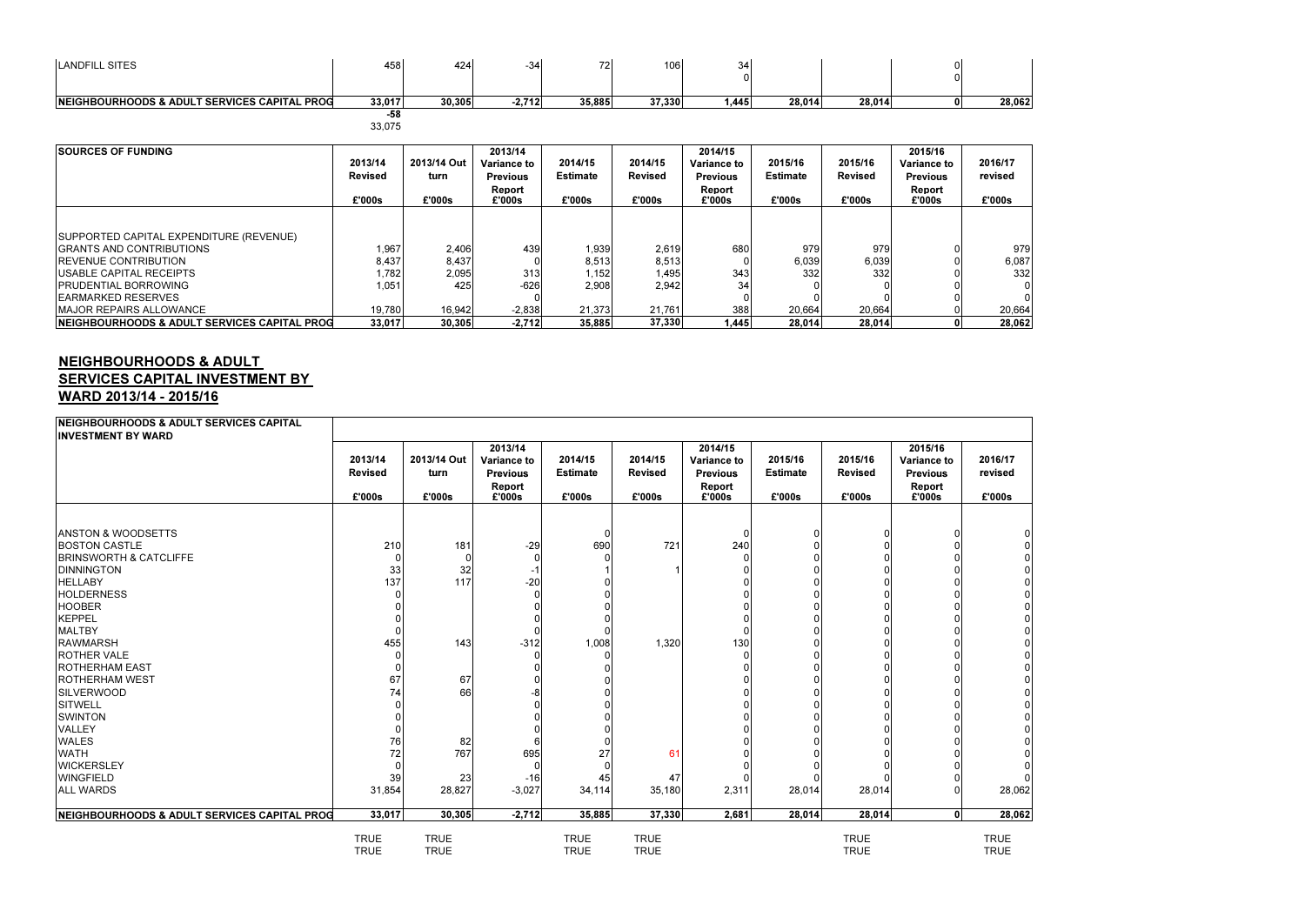## RESOURCES CAPITAL PROGRAMME 2013/14 - 2016/17<br>FINANCIAL SUMMARY STATEMENT

| <b>CAPITAL INVESTMENT BY PROJECT</b>                                                                          | <b>SPEND AND FUNDING STATEMENT</b>             |                              |                                                                      |                                         |                                      |                                                               |                                                |                               |                                                                      |                                                |                                      |                                                               |
|---------------------------------------------------------------------------------------------------------------|------------------------------------------------|------------------------------|----------------------------------------------------------------------|-----------------------------------------|--------------------------------------|---------------------------------------------------------------|------------------------------------------------|-------------------------------|----------------------------------------------------------------------|------------------------------------------------|--------------------------------------|---------------------------------------------------------------|
|                                                                                                               | 2013/14<br><b>Previous</b><br>Report<br>£'000s | 2013/14<br>Outturn<br>£'000s | 2013/14<br><b>Variance to</b><br><b>Previous</b><br>Report<br>£'000s | 2014/15<br>Previous<br>Report<br>£'000s | 2014/15<br><b>Estimate</b><br>£'000s | 2014/15<br>Variance to<br><b>Previous</b><br>Report<br>£'000s | 2015/16<br><b>Previous</b><br>Report<br>£'000s | 2015/16<br>Estimate<br>£'000s | 2015/16<br><b>Variance to</b><br><b>Previous</b><br>Report<br>£'000s | 2016/17<br><b>Previous</b><br>Report<br>£'000s | 2016/17<br><b>Estimate</b><br>£'000s | 2016/17<br>Variance to<br><b>Previous</b><br>Report<br>£'000s |
|                                                                                                               |                                                |                              |                                                                      |                                         |                                      |                                                               |                                                |                               |                                                                      |                                                |                                      |                                                               |
| <b>ICT</b><br><b>ICT STRATEGY</b><br><b>ICT STRATEGY (2)</b><br><b>ICT REFRESH</b>                            | 190<br>2,199<br>47 <sup>C</sup>                | 119<br>1,623<br>475          | $-71$<br>$-576$                                                      | 80<br>830<br>470                        | 151<br>1,526<br>465                  | 71<br>696                                                     | 470                                            | 47 <sub>C</sub>               |                                                                      | 470                                            | 470                                  |                                                               |
| <b>RESOURCES</b><br><b>LEQUAL PAY CLAIM - CAPITALISATION DIRECTION</b><br><b>HIGH STREET DEVELOPMENT LOAN</b> |                                                | $-300$<br>140                | $-300$<br>140                                                        |                                         |                                      |                                                               |                                                |                               |                                                                      |                                                |                                      |                                                               |
| <b>RESOURCES CAPITAL PROGRAMME</b>                                                                            | 2,859                                          | 2,057                        | $-802$                                                               | 1.380                                   | 2,142                                | 762                                                           | 470                                            | 470                           |                                                                      | 470                                            | 470                                  |                                                               |

| <b>SOURCES OF FUNDING</b>                                                                                                                                                                                     | 2013/14<br><b>Previous</b><br>Report<br>£'000s | 2013/14<br>Outturn<br>£'000s | 2013/14<br><b>Variance to</b><br><b>Previous</b><br>Renort<br>£'000s | 2014/15<br><b>Previous</b><br>Report<br>£'000s | 2014/15<br>Estimate<br>£'000s | 2014/15<br><b>Variance to</b><br><b>Previous</b><br>Renort<br>£'000s | 2015/16<br><b>Previous</b><br>Report<br>£'000s | 2015/16<br><b>Estimate</b><br>£'000s | 2015/16<br><b>Variance to</b><br><b>Previous</b><br>Renort<br>£'000s | 2016/17<br><b>Previous</b><br>Report<br>£'000s | 2016/17<br><b>Estimate</b><br>£'000s | 2016/17<br><b>Variance to</b><br><b>Previous</b><br>Renort<br>£'000s |
|---------------------------------------------------------------------------------------------------------------------------------------------------------------------------------------------------------------|------------------------------------------------|------------------------------|----------------------------------------------------------------------|------------------------------------------------|-------------------------------|----------------------------------------------------------------------|------------------------------------------------|--------------------------------------|----------------------------------------------------------------------|------------------------------------------------|--------------------------------------|----------------------------------------------------------------------|
| SUPPORTED CAPITAL EXPENDITURE (REVENUE)<br><b>GRANTS AND CONTRIBUTIONS</b><br><b>IREVENUE CONTRIBUTION</b><br><b>USABLE CAPITAL RECEIPTS</b><br><b>PRUDENTIAL BORROWING</b><br><b>MAJOR REPAIRS ALLOWANCE</b> | 45<br>100<br>2.714                             | 130<br>1.927                 | 85<br>$-100$<br>$-787$                                               | 1.380                                          | 100<br>2.042                  | 100<br>662                                                           | 470                                            | 470                                  |                                                                      | 470                                            | 470                                  |                                                                      |
| <b>IRESOURCES CAPITAL PROGRAMME</b>                                                                                                                                                                           | 2.859                                          | 2,057                        | $-802$                                                               | 1.380                                          | 2.142                         | 7621                                                                 | 470                                            | 470                                  |                                                                      | 470                                            | 470                                  |                                                                      |

### RESOURCES CAPITAL INVESTMENT BY WARD 2013/14 - 2016/17

| <b>RESOURCES CAPITAL INVESTMENT BY WARD</b> |                                                |                              |                                                               |                                                |                               |                                                               |                                                |                                      |                                                               |                                                |                                      |                                                               |
|---------------------------------------------|------------------------------------------------|------------------------------|---------------------------------------------------------------|------------------------------------------------|-------------------------------|---------------------------------------------------------------|------------------------------------------------|--------------------------------------|---------------------------------------------------------------|------------------------------------------------|--------------------------------------|---------------------------------------------------------------|
|                                             | 2013/14<br><b>Previous</b><br>Report<br>£'000s | 2013/14<br>Outturn<br>£'000s | 2013/14<br>Variance to<br><b>Previous</b><br>Report<br>£'000s | 2014/15<br><b>Previous</b><br>Report<br>£'000s | 2014/15<br>Estimate<br>£'000s | 2014/15<br>Variance to<br><b>Previous</b><br>Report<br>£'000s | 2015/16<br><b>Previous</b><br>Report<br>£'000s | 2015/16<br><b>Estimate</b><br>£'000s | 2015/16<br>Variance to<br><b>Previous</b><br>Report<br>£'000s | 2016/17<br><b>Previous</b><br>Report<br>£'000s | 2016/17<br><b>Estimate</b><br>£'000s | 2016/17<br>Variance to<br><b>Previous</b><br>Report<br>£'000s |
|                                             |                                                |                              |                                                               |                                                |                               |                                                               |                                                |                                      |                                                               |                                                |                                      |                                                               |
| <b>ANSTON &amp; WOODSETTS</b>               |                                                |                              |                                                               |                                                |                               |                                                               |                                                |                                      |                                                               |                                                |                                      |                                                               |
| <b>BOSTON CASTLE</b>                        |                                                |                              |                                                               |                                                |                               |                                                               |                                                |                                      |                                                               |                                                |                                      |                                                               |
| <b>BRINSWORTH &amp; CATCLIFFE</b>           |                                                |                              |                                                               |                                                |                               |                                                               |                                                |                                      |                                                               |                                                |                                      |                                                               |
| <b>DINNINGTON</b>                           |                                                |                              |                                                               |                                                |                               |                                                               |                                                |                                      |                                                               |                                                |                                      |                                                               |
| <b>HELLABY</b>                              |                                                |                              |                                                               |                                                |                               |                                                               |                                                |                                      |                                                               |                                                |                                      |                                                               |
| <b>HOLDERNESS</b>                           |                                                |                              |                                                               |                                                |                               |                                                               |                                                |                                      |                                                               |                                                |                                      |                                                               |
| <b>HOOBER</b>                               |                                                |                              |                                                               |                                                |                               |                                                               |                                                |                                      |                                                               |                                                |                                      |                                                               |
| <b>KEPPEL</b>                               |                                                |                              |                                                               |                                                |                               |                                                               |                                                |                                      |                                                               |                                                |                                      |                                                               |
| <b>MALTBY</b>                               |                                                |                              |                                                               |                                                |                               |                                                               |                                                |                                      |                                                               |                                                |                                      |                                                               |
| <b>RAWMARSH</b>                             |                                                |                              |                                                               |                                                |                               |                                                               |                                                |                                      |                                                               |                                                |                                      |                                                               |
| ROTHER VALE                                 |                                                |                              |                                                               |                                                |                               |                                                               |                                                |                                      |                                                               |                                                |                                      |                                                               |
| <b>ROTHERHAM EAST</b>                       |                                                |                              |                                                               |                                                |                               |                                                               |                                                |                                      |                                                               |                                                |                                      |                                                               |
| <b>ROTHERHAM WEST</b>                       |                                                |                              |                                                               |                                                |                               |                                                               |                                                |                                      |                                                               |                                                |                                      |                                                               |
| <b>SILVERWOOD</b>                           |                                                |                              |                                                               |                                                |                               |                                                               |                                                |                                      |                                                               |                                                |                                      |                                                               |
| <b>SITWELL</b>                              |                                                |                              |                                                               |                                                |                               |                                                               |                                                |                                      |                                                               |                                                |                                      |                                                               |
| <b>SWINTON</b>                              |                                                |                              |                                                               |                                                |                               |                                                               |                                                |                                      |                                                               |                                                |                                      |                                                               |
| VALLEY                                      |                                                |                              |                                                               |                                                |                               |                                                               |                                                |                                      |                                                               |                                                |                                      |                                                               |
| WALES                                       |                                                |                              |                                                               |                                                |                               |                                                               |                                                |                                      |                                                               |                                                |                                      |                                                               |
| <b>WATH</b>                                 |                                                |                              |                                                               |                                                |                               |                                                               |                                                |                                      |                                                               |                                                |                                      |                                                               |
| <b>WICKERSLEY</b>                           |                                                |                              |                                                               |                                                |                               |                                                               |                                                |                                      |                                                               |                                                |                                      |                                                               |
| <b>WINGFIELD</b>                            |                                                |                              |                                                               |                                                |                               |                                                               |                                                |                                      |                                                               |                                                |                                      |                                                               |
| <b>ALL WARDS</b>                            | 2,859                                          | 2,057                        | $-802$                                                        | 1,380                                          | 2,142                         | 762                                                           | 470                                            | 470                                  |                                                               | 470                                            | 470                                  |                                                               |
| <b>RESOURCES CAPITAL PROGRAMME</b>          | 2,859                                          | 2,057                        | $-802$                                                        | 1,380                                          | 2,142                         | 762                                                           | 470                                            | 470                                  | $\mathbf{0}$                                                  | 470                                            | 470                                  | $\mathbf 0$                                                   |